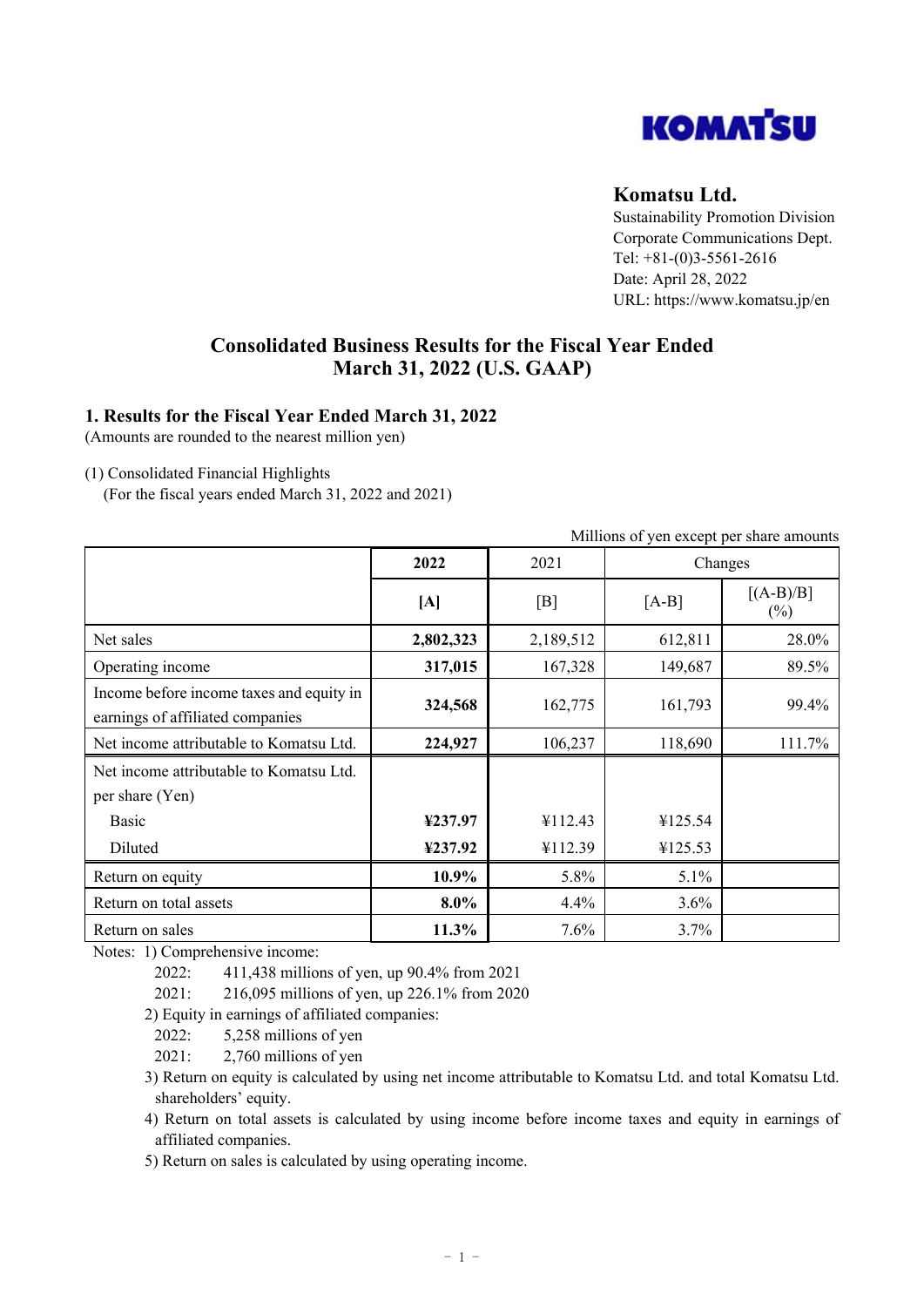# (2) Consolidated Financial Position

(As of March 31, 2022 and 2021)

### Millions of yen except per share amounts

|                                                   | 2022      | 2021      |
|---------------------------------------------------|-----------|-----------|
| Total assets                                      | 4,347,522 | 3,784,841 |
| Total equity                                      | 2,356,277 | 2,012,025 |
| Komatsu Ltd. shareholders' equity                 | 2,232,511 | 1,912,297 |
| Komatsu Ltd. shareholders' equity ratio           | 51.4%     | 50.5%     |
| Komatsu Ltd. shareholders' equity per share (Yen) | ¥2,361.66 | ¥2,023.34 |

### (3) Consolidated Cash Flows

(For the fiscal years ended March 31, 2022 and 2021)

|                                                     | Millions of yen |            |  |
|-----------------------------------------------------|-----------------|------------|--|
|                                                     | 2022            | 2021       |  |
| Net cash provided by (used in) operating activities | 300,970         | 354,129    |  |
| Net cash provided by (used in) investing activities | (143, 569)      | (163, 057) |  |
| Net cash provided by (used in) financing activities | (93, 868)       | (199,667)  |  |
| Cash and cash equivalents, end of year              | 315,360         | 241,803    |  |

# **2. Dividends**

(For the fiscal years ending March 31, 2023 and ended March 31, 2022 and 2021)

|                                                                   | 2022     | 2021   | 2023<br>Projections |
|-------------------------------------------------------------------|----------|--------|---------------------|
| Cash dividends per share (Yen)                                    |          |        |                     |
| Interim                                                           | 40.00    | 18.00  | 48.00               |
| Year-end                                                          | 56.00    | 37.00  | 48.00               |
| Total                                                             | 96.00    | 55.00  | 96.00               |
| Annual dividends (Millions of yen)                                | 90,791   | 52,005 |                     |
| Payout ratio (Consolidated basis) (%)                             | $40.3\%$ | 48.9%  | 40.2%               |
| Dividends as percentage of equity (Consolidated<br>basis) $(\% )$ | 4.4%     | 2.8%   |                     |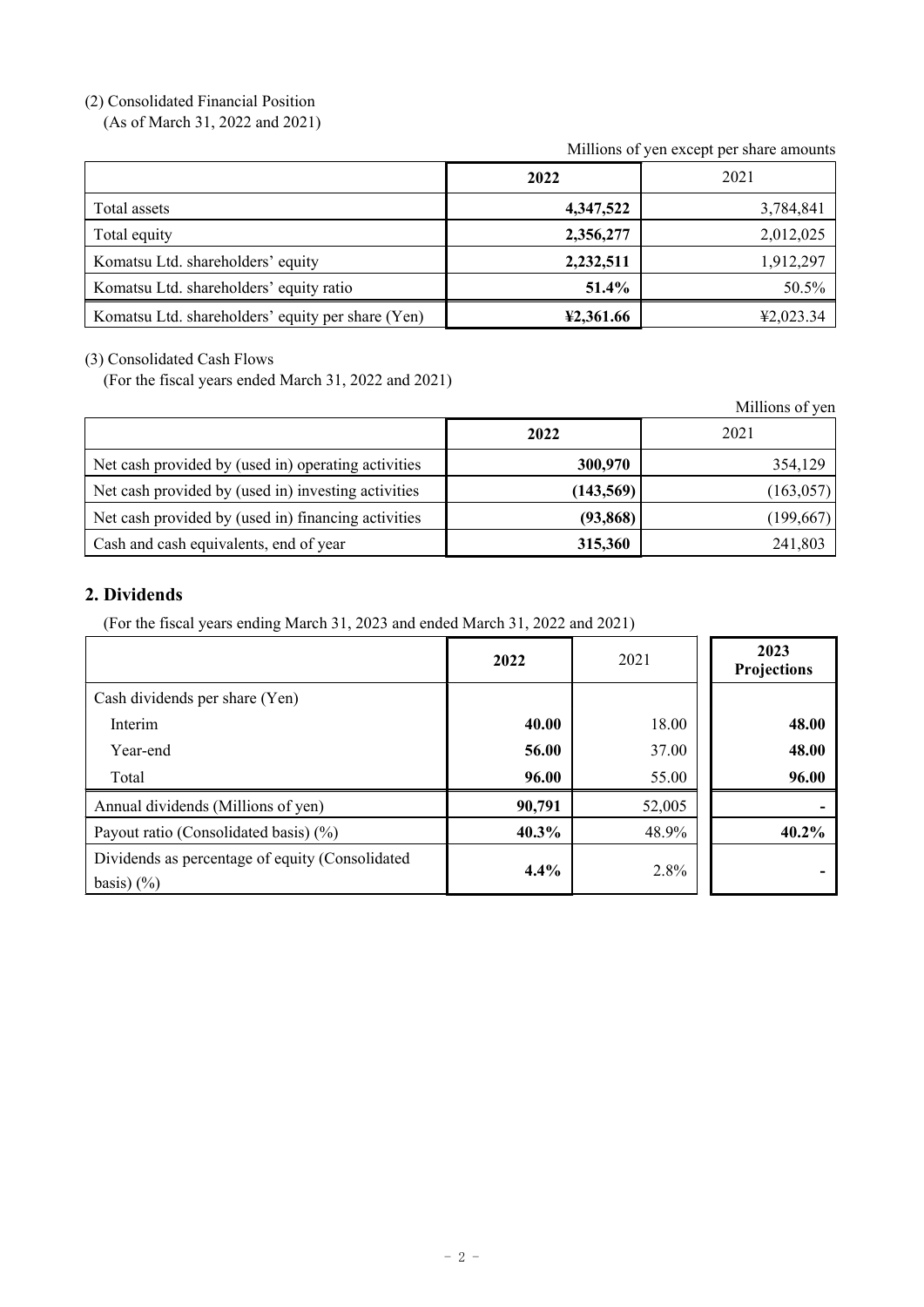# **3. Projections for the Fiscal Year Ending March 31, 2023**

(From April 1, 2022 to March 31, 2023)

| MILITORIS OF YOU EXCOPL DET SHATE AMOUNTS                                    |                                |         |  |
|------------------------------------------------------------------------------|--------------------------------|---------|--|
|                                                                              | 2023                           |         |  |
|                                                                              | Changes<br>Increase (Decrease) |         |  |
| Net sales                                                                    | 3,000,000                      | 7.1%    |  |
| Operating income                                                             | 346,000                        | 9.1%    |  |
| Income before income taxes and equity<br>in earnings of affiliated companies | 333,500                        | 2.8%    |  |
| Net income attributable to Komatsu Ltd.                                      | 226,000                        | $0.5\%$ |  |
| Net income attributable to Komatsu Ltd.<br>Per share - Basic (Yen)           | ¥239.07                        |         |  |

 Notes: 1) Percentages shown above represent the rates of change compared with the corresponding periods a year ago.

2) Refer to "Management Performance and Financial Conditions" for preconditions of the projections above and other related issues.

### **4. Others**

(1) Changes in important subsidiaries during the year under review: None

(2) Changes in accounting standards, procedures and presentations

- 1) Changes resulting from revisions in accounting standards, etc.: None
- 2) Change in other matters except for 1) above: None

Note: Refer to "Changes resulting from revisions in accounting standards, etc." on page 21 for more details.

- (3) Number of common shares outstanding
	- 1) The numbers of common shares issued (including treasury stock) as of March 31 were as follows: 2022: 973,145,800 shares
		- 2021: 972,887,610 shares
	- 2) The numbers of treasury stock as of March 31 were as follows:
		- 2022: 27,833,236 shares
		- 2021: 27,766,444 shares
	- 3) The weighted average numbers of common shares outstanding were as follows:
		- 2022: 944,152,659 shares
		- 2021: 944,146,222 shares
	- Note: Refer to "Net Income per Share" on page 24 for the number of common shares, which was used as the basis for calculating the amount of net income attributable to Komatsu Ltd. per share.

Millions of yen except per share amounts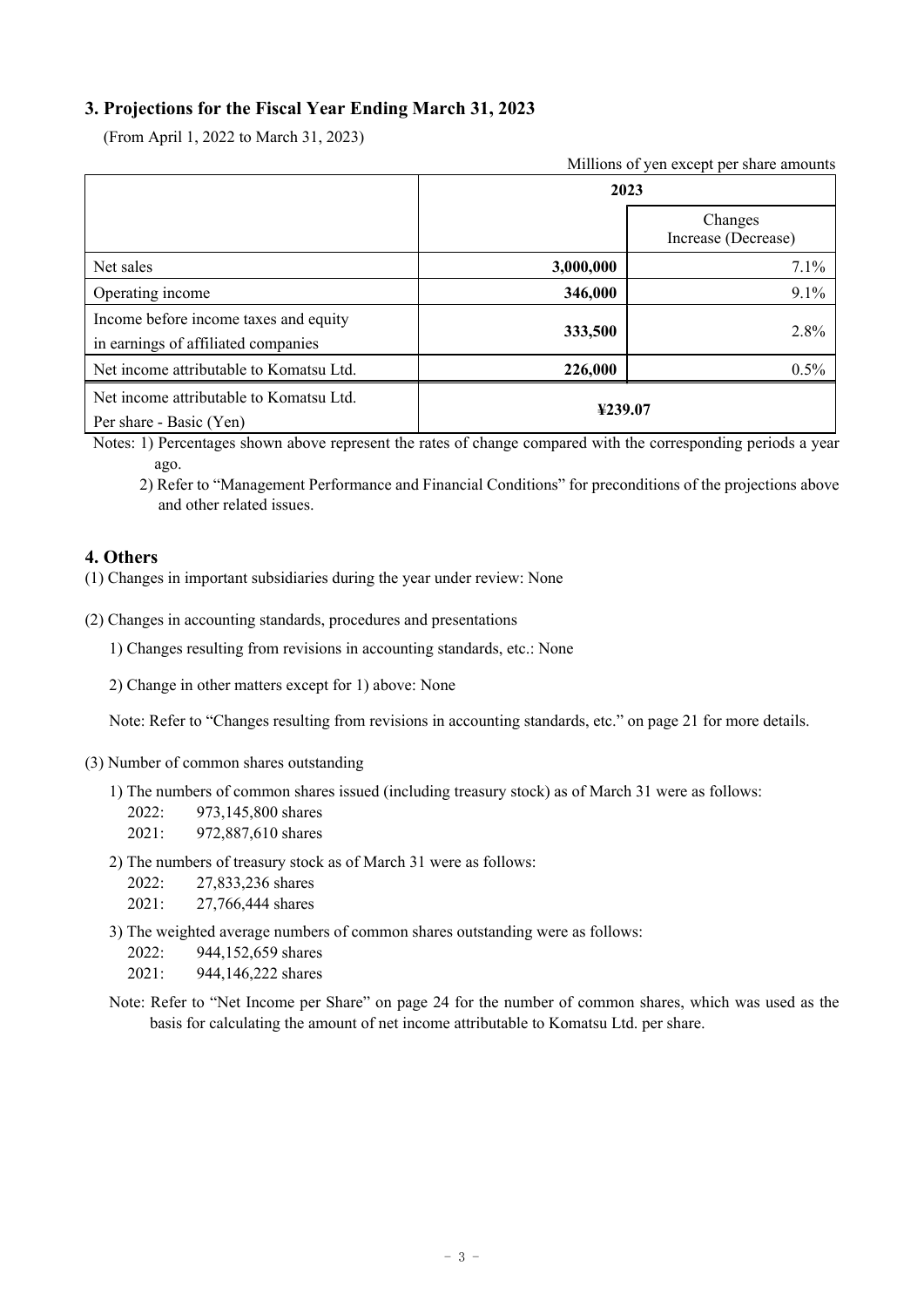# **[Reference] Financial Highlights of Komatsu Ltd. ("Company")**

The following financial information is prepared based on the non-consolidated financial results of the Company in accordance with generally accepted accounting principles and practices in Japan.

# **Results for the Fiscal Year Ended March 31, 2022**

(1) Non-Consolidated Financial Highlights

(For the fiscal years ended March 31, 2022 and 2021)

|                            |              |         |         | <b>Minimum</b> of you except per share amounts |  |
|----------------------------|--------------|---------|---------|------------------------------------------------|--|
|                            | 2021<br>2022 |         |         | Changes<br>Increase (Decrease)                 |  |
|                            | [A]          | [B]     | $[A-B]$ | $[(A-B)/B]$<br>$(\%)$                          |  |
| Net sales                  | 952,247      | 653,587 | 298,660 | 45.7%                                          |  |
| Ordinary profit            | 94,135       | 25,055  | 69,080  | 275.7%                                         |  |
| Net income                 | 78,342       | 21,875  | 56,467  | 258.1%                                         |  |
| Net income per share (Yen) |              |         |         |                                                |  |
| Basic                      | ¥82.85       | ¥23.14  | ¥59.71  |                                                |  |
| Diluted                    | ¥82.83       | 423.13  | ¥59.70  |                                                |  |

Millions of yen except per share amounts

(2) Non-Consolidated Financial Position

(As of March 31, 2022 and 2021)

Millions of yen except per share amounts

|                            | 2022      | 2021      |
|----------------------------|-----------|-----------|
| Total assets               | 1,403,535 | 1,332,733 |
| Net assets                 | 801,435   | 797,596   |
| Equity ratio $(\%)$        | 57.1%     | 59.8%     |
| Net assets per share (Yen) | ¥847.04   | ¥842.84   |

Note: Shareholders' equity: 2022: 801,101 million yen 2021: 796,964 million yen

Notes:

- Sales and profits gains reports are not subject to audit by CPA or audit firm.

- Explanations concerning the appropriate use of the forecasts for results of operations and other special matters.

1. The aforementioned forecasts, plans and projections for results of operations in this report are determined by top management of the Company to be reasonable, based on the currently available information. Please be advised that actual results may differ significantly from the forecasts, plans or projections in this report, due to a variety of changing factors. Such factors may include economic conditions and changes in demand for products in major markets, fluctuations on the foreign exchange market, and changes in regulations, accounting standards and practices in Japan and abroad.

2. Concerning the background and preconditions of the forecasts for results of operations, refer to "Projections for the Fiscal Year Ending March 31, 2023" on page 10 of the attachment.

3. Amounts, shown in the outline of Financial Highlights of the Company, are rounded to the nearest million yen.

4. The Company plans to upload the contents (voice) of Financial Results Briefing together with related materials and supplementary information to the Company's website (https://www.komatsu.jp/en/ir).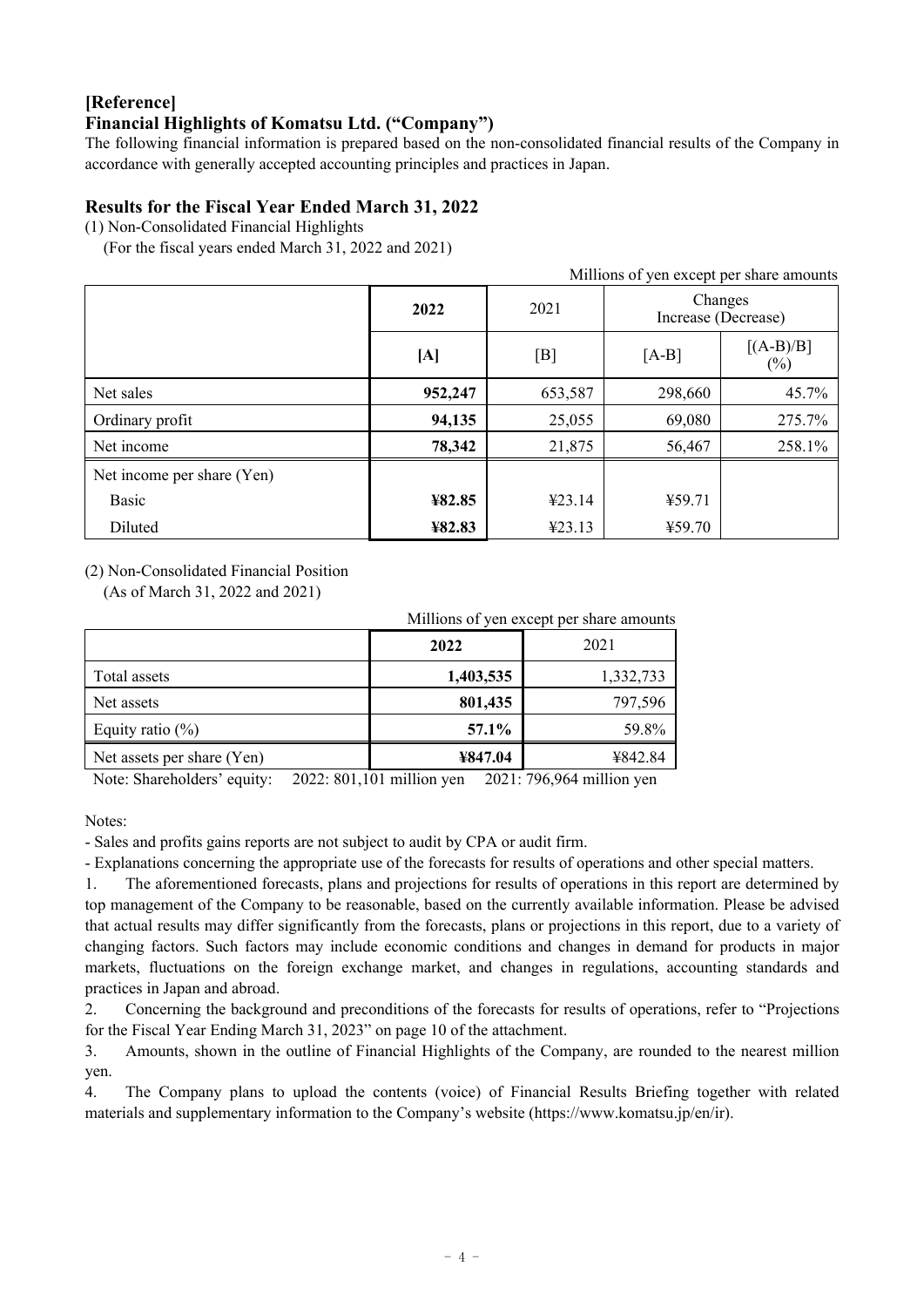# **Appendix**

# **Management Performance and Financial Conditions**

| (3) Basic Policy for Redistribution of Profits and Dividends for the Fiscal Year |  |
|----------------------------------------------------------------------------------|--|

|--|--|

# **Consolidated Financial Statements**

| (2) Consolidated Statements of Income and Consolidated Statements of |  |
|----------------------------------------------------------------------|--|
|                                                                      |  |
|                                                                      |  |
|                                                                      |  |
|                                                                      |  |
|                                                                      |  |
|                                                                      |  |
|                                                                      |  |
|                                                                      |  |
|                                                                      |  |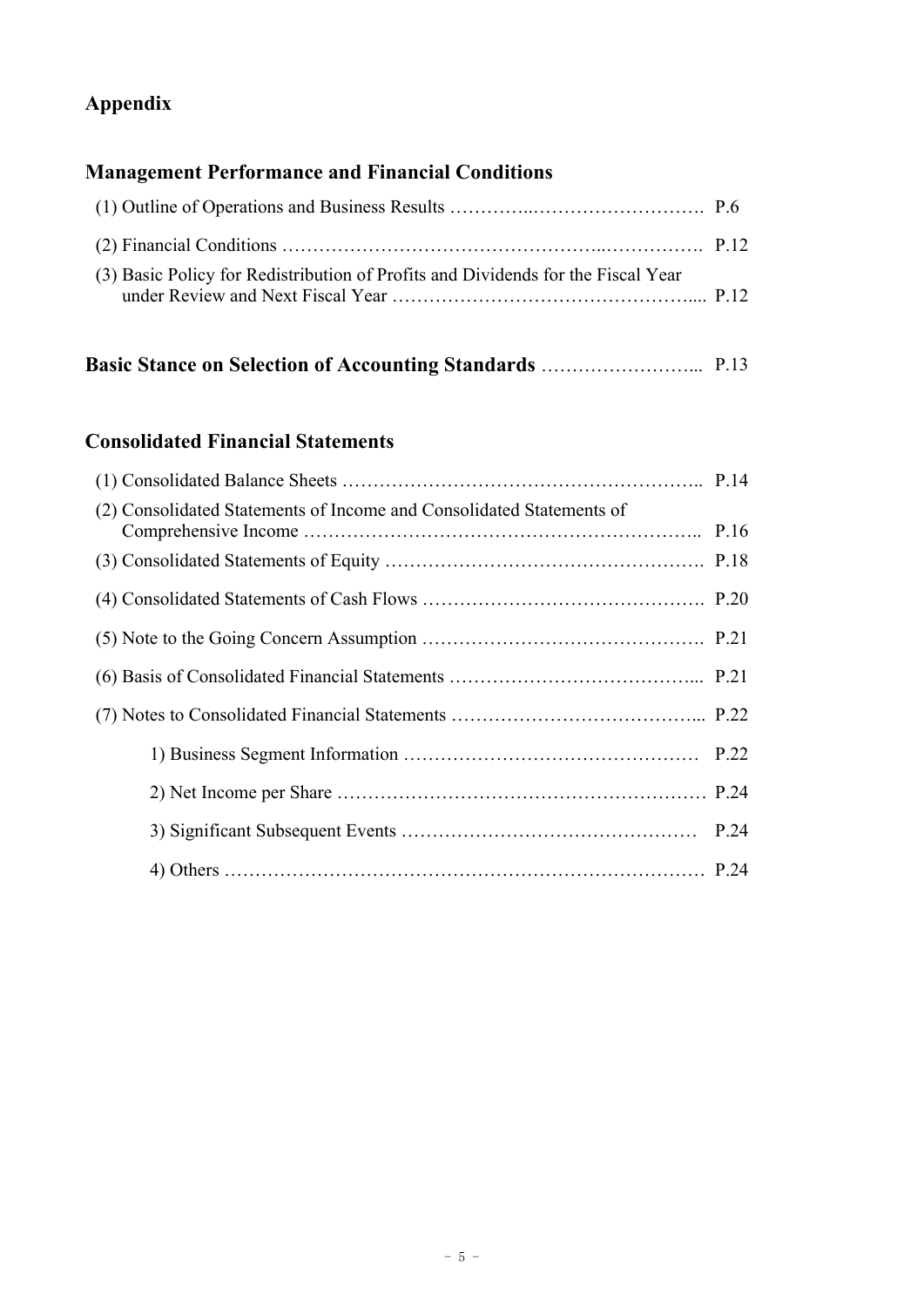### **Management Performance and Financial Conditions**

#### **(1) Outline of Operations and Business Results**

Komatsu Ltd. ("Company") and its consolidated subsidiaries (together "Komatsu") engaged in the three-year midterm management plan, "DANTOTSU Value - *FORWARD* Together for Sustainable Growth", which was completed in the fiscal year ended March 31, 2022. Under the mid-term management plan, Komatsu upheld its three pillars of growth strategies of 1) value creation by means of innovation, 2) growth strategies based on business reforms, and 3) structural reforms for growth. Komatsu continued to make efforts for sustainable growth through a positive cycle of improving earnings and solving ESG issues. Komatsu steadfastly promoted efforts of focus and worked to improve the management targets of growth, profitability, efficiency, and financial position, while converging efforts for ESG index targets, including the reduction of environmental impact.

 For the fiscal year under review (April 1, 2021 – March 31, 2022), the final year of the mid-term management plan, consolidated net sales totaled JPY 2,802.3 billion, up 28.0% from the previous fiscal year. In the construction, mining and utility equipment business, demand for both construction and mining equipment was strong around the world, except for China, as the adverse effects of the coronavirus (COVID-19) pandemic shrank from the previous fiscal year. Komatsu steadily captured expanding demand for new equipment by capitalizing particularly on cross-sourcing, while experiencing the adverse effects of the tight market of marine transportation and semiconductor shortage. Reflecting increased parts sales and service revenues as well, sales expanded sharply from the previous fiscal year. In the industrial machinery and others business, with respect to the businesses of presses, sheet-metal machines, and machine tools, Komatsu improved sales from the previous fiscal year, by completing installation of machinery at overseas customers' plants, as the governments of related countries eased their regulations on economic activities. Moreover, sales of the Excimer laser-related business advanced, supported by an increase in global demand for semiconductors. As a result, sales increased from the previous fiscal year.

 With respect to profits for the fiscal year under review, operating income surged by 89.5% from the previous fiscal year, to JPY 317.0 billion. This was mainly due to expanded sales volume and improved selling prices in many regions in the construction, mining and utility equipment business, as well as the Japanese yen's depreciation, which more than offset the adverse effects of increased prices of materials and logistics costs. The operating income ratio improved by 3.7 percentage points to 11.3%. Income before income taxes and equity in earnings of affiliated companies expanded sharply by 99.4% to JPY 324.5 billion. Net income attributable to Komatsu Ltd. climbed to JPY 224.9 billion, up 111.7%.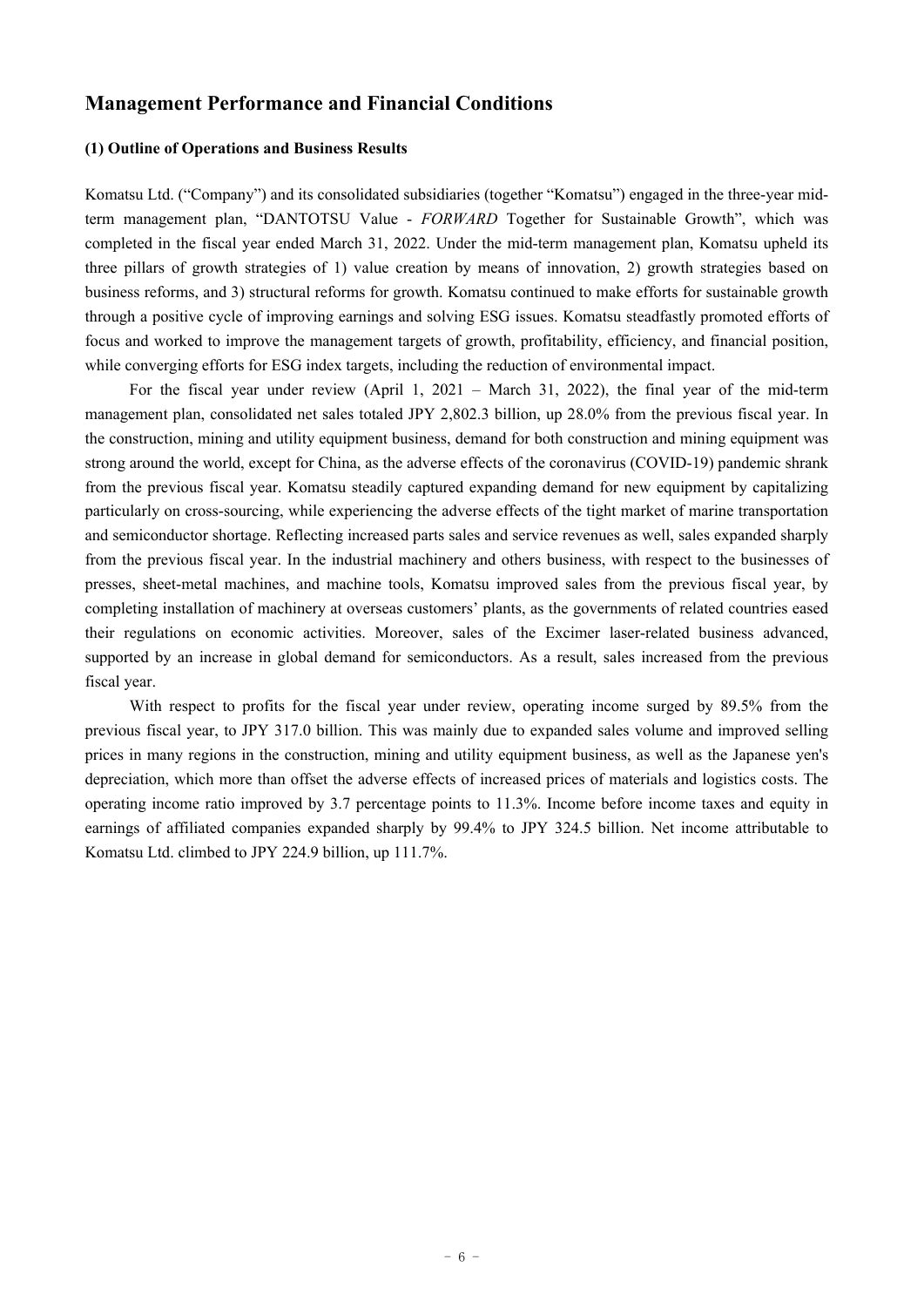#### [Consolidated Financial Highlights]

Millions of yen

|                                                                              | 2022<br>$IISD1 = JPY112.1$<br><b>EUR1=JPY130.4</b><br>$RMB1 = JPY17.5$ | 2021<br>$USD1 = JPY106.0$<br>EUR1=JPY123.4<br>$RMB1=JPY15.6$ | Changes<br>Increase<br>(Decrease) |
|------------------------------------------------------------------------------|------------------------------------------------------------------------|--------------------------------------------------------------|-----------------------------------|
|                                                                              | [A]                                                                    | [B]                                                          | $[(A-B)/B]$                       |
| Net sales                                                                    | 2,802,323                                                              | 2,189,512                                                    | 28.0%                             |
| Construction, Mining and Utility Equipment                                   | 2,564,398                                                              | 1,975,958                                                    | 29.8%                             |
| Retail Finance                                                               | 71,862                                                                 | 66,394                                                       | 8.2%                              |
| Industrial Machinery and Others                                              | 188,368                                                                | 171,255                                                      | 10.0%                             |
| Elimination                                                                  | (22,305)                                                               | (24,095)                                                     |                                   |
| Segment profit                                                               | 315,536                                                                | 172,339                                                      | 83.1%                             |
| Construction, Mining and Utility Equipment                                   | 275,768                                                                | 143,788                                                      | 91.8%                             |
| Retail Finance                                                               | 17,199                                                                 | 10,574                                                       | 62.7%                             |
| Industrial Machinery and Others                                              | 22,595                                                                 | 16,342                                                       | 38.3%                             |
| Corporate & elimination                                                      | (26)                                                                   | 1,635                                                        |                                   |
| Operating income                                                             | 317,015                                                                | 167,328                                                      | 89.5%                             |
| Income before income taxes and equity<br>in earnings of affiliated companies | 324,568                                                                | 162,775                                                      | 99.4%                             |
| Net income attributable to Komatsu Ltd.                                      | 224,927                                                                | 106,237                                                      | 111.7%                            |

 Note: Unless otherwise noted, all sales by segment in this report indicate the amounts before elimination of intersegment transactions.

Business results by operation are described below.

#### **Construction, Mining and Utility Equipment**

For the fiscal year under review, sales of the construction, mining and utility equipment business advanced by 29.8% from the previous fiscal year, to JPY 2,564.3 billion. Segment profit surged by 91.8% to JPY 275.7 billion.

With respect to the mid-term management plan, specifically, concerning the growth strategy of value creation by means of innovation, Komatsu has worked to strengthen the Autonomous Haulage System (AHS), increasing the total number of AHS mining trucks in operation to 510 units as of March 31, 2022. Komatsu has also advanced a trial of the D375Ai-8, a large ICT mining bulldozer with remote control functionality, in a customer's site in Brazil. In the area of electrification of its equipment, Komatsu launched the PC01E-1 electric micro excavator which is powered by a swappable mobile battery, as a rental model in Japan. With respect to "Smart Construction", a solutions business for construction workplaces, Komatsu has made steady progress, introducing this business model to over 19,000 construction sites to date (cumulative) in Japan.

 Concerning the growth strategies based on business reforms, Komatsu has advanced efforts for its 2-model line strategy for the PC200-10M0 CE series hydraulic excavators which feature optimal specs for exclusive use in urban civil engineering work, expanding its market share in Southeast Asia. In December last year, Komatsu embarked on local production of this model at its local plant in India, and stepped up market introduction there. In Japan and Strategic Markets, Komatsu launched sales of the D475A-8R large bulldozer by incorporating cuttingedge technologies for full-scale model renewal in 15 years.

 In terms of structural reforms for growth, Komatsu has decided on an absorption-type merger of Komatsu Cabtec Co., Ltd. in order to strengthen and facilitate its technology development for thin-plate parts as well as its global-scale procurement for production. In Australia, Komatsu has opened the new parts center at Komatsu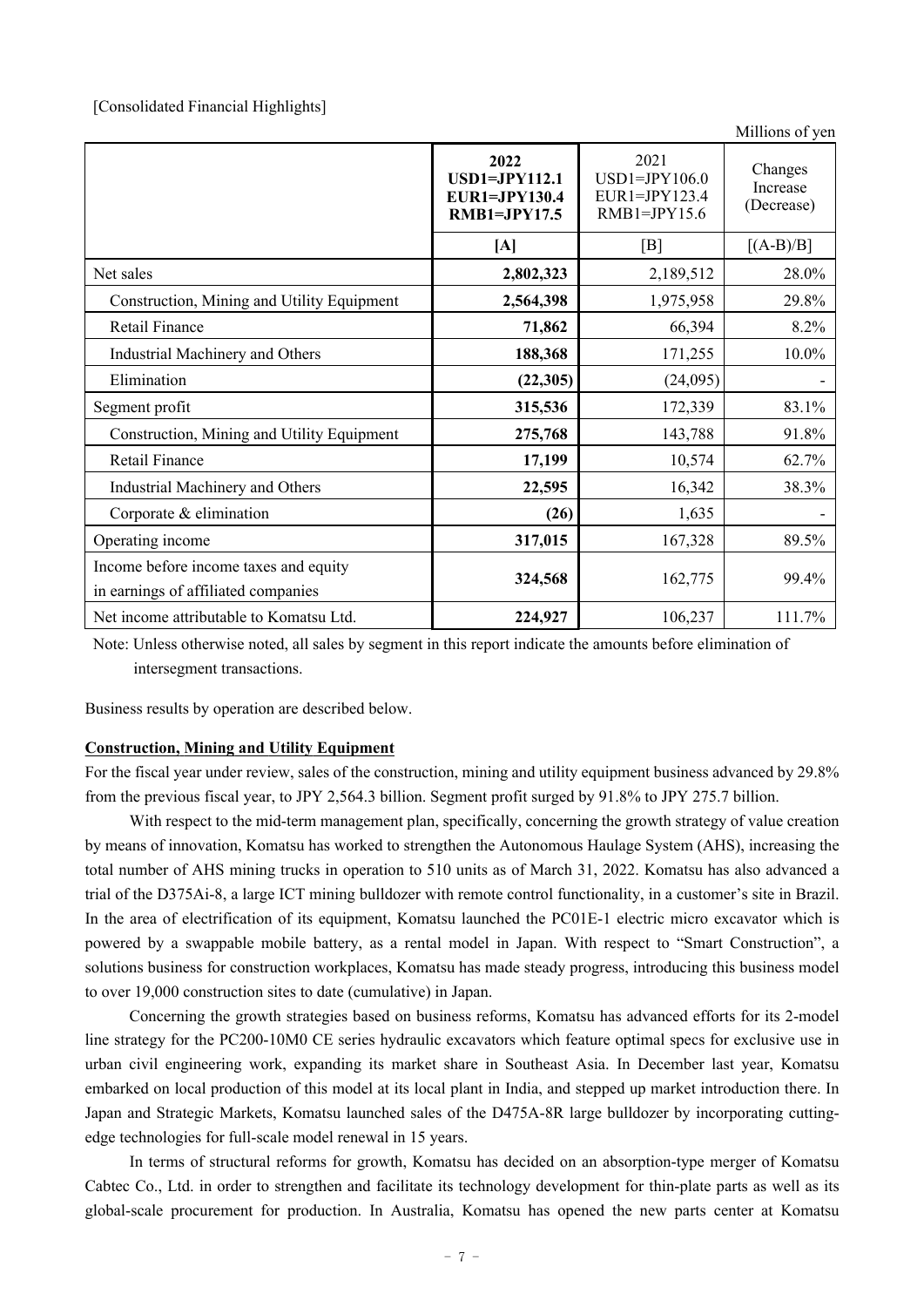Australia Pty. Ltd. to optimize logistic operations by introducing a cutting-edge management system and to mitigate environmental impact by installing solar panels and cutting down the volume of packaged parts.

|                      |               |           |           |                                | Millions of yen |
|----------------------|---------------|-----------|-----------|--------------------------------|-----------------|
|                      |               | 2022      | 2021      | Changes<br>Increase (Decrease) |                 |
|                      |               | [A]       | [B]       | $[A-B]$                        | $[(A-B)/B]$     |
| Japan                |               | 303,628   | 294,890   | 8,738                          | 3.0%            |
|                      | North America | 590,695   | 444,366   | 146,329                        | 32.9%           |
|                      | Latin America | 395,885   | 288,097   | 107,788                        | 37.4%           |
|                      | Americas      | 986,580   | 732,463   | 254,117                        | 34.7%           |
|                      | Europe        | 239,294   | 183,537   | 55,757                         | 30.4%           |
|                      | <b>CIS</b>    | 184,483   | 112,379   | 72,104                         | 64.2%           |
| Europe & CIS         |               | 423,777   | 295,916   | 127,861                        | 43.2%           |
| China                |               | 96,416    | 146,225   | (49, 809)                      | $(34.1\%)$      |
|                      | Asia*         | 295,431   | 138,790   | 156,641                        | 112.9%          |
|                      | Oceania       | 263,436   | 230,122   | 33,314                         | 14.5%           |
| Asia* & Oceania      |               | 558,867   | 368,912   | 189,955                        | 51.5%           |
|                      | Middle East   | 53,874    | 32,338    | 21,536                         | 66.6%           |
|                      | Africa        | 135,708   | 90,463    | 45,245                         | 50.0%           |
| Middle East & Africa |               | 189,582   | 122,801   | 66,781                         | 54.4%           |
| Total                |               | 2,558,850 | 1,961,207 | 597,643                        | 30.5%           |

[Sales to Outside Customers of Construction, Mining and Utility Equipment by Region]

Note: \*Excluding Japan and China

Komatsu's operations by region are described below.

### **Japan**

For the fiscal year under review, demand remained steady in not only public works, but also private-sector construction. As a result, sales increased from the previous fiscal year.

### **Americas**

In North America, demand for construction equipment remained strong in the housing sector, infrastructure development, and the rental industry. It also upturned for recovery in the energy-related sector. In addition, sales of mining equipment increased, resulting in a substantial gain of sales from the previous fiscal year. In Latin America, demand for both construction and mining equipment was strong. Sales of mining equipment advanced mainly to copper mines in Chile, and demand for construction equipment advanced steadily, as economic activities resumed in most countries. As a result, sales expanded from the previous fiscal year.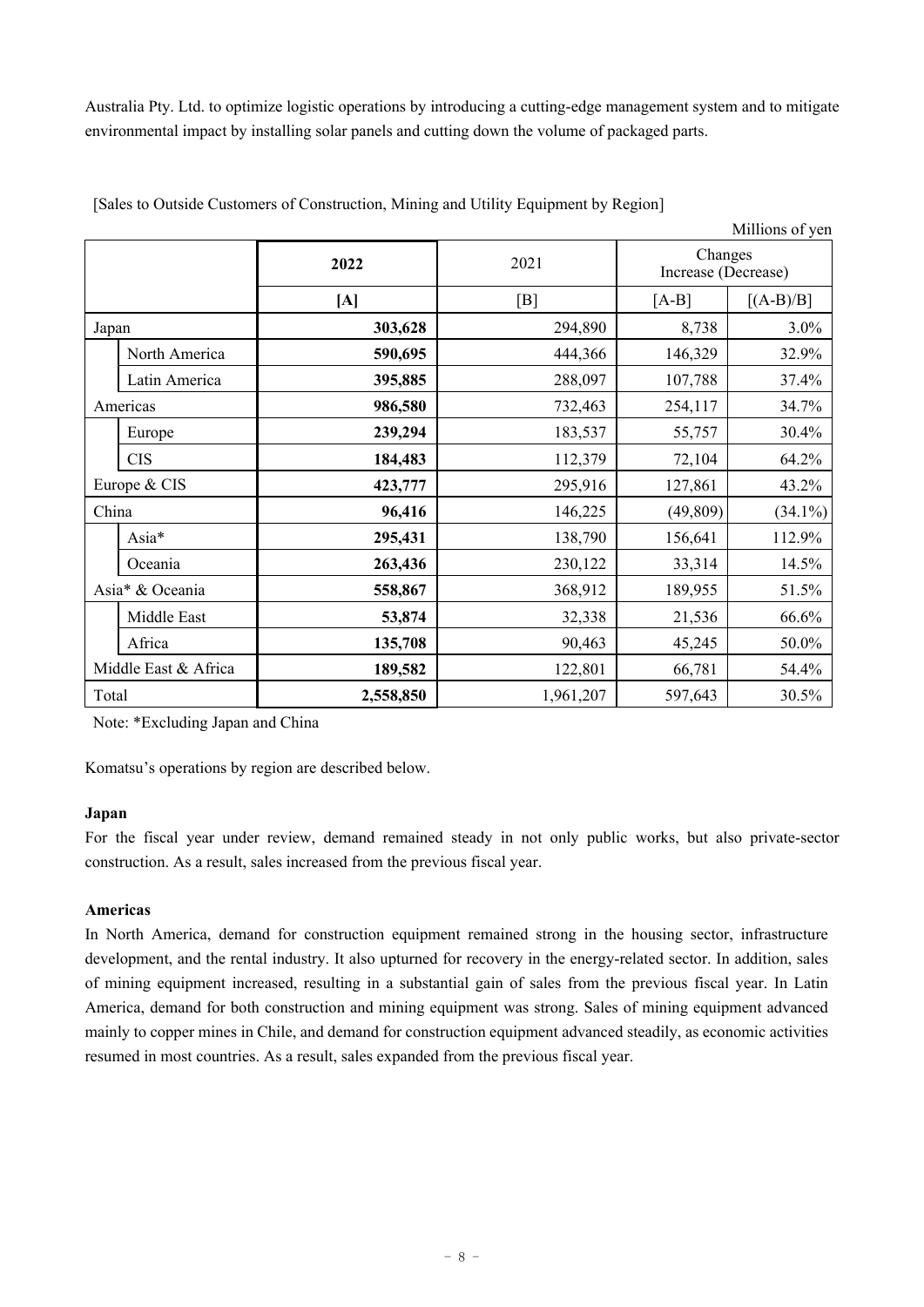#### **Europe and CIS**

In Europe, sales continued to increase sharply from the previous fiscal year, supported by steady demand in infrastructure development, not only in the major markets of Germany, the United Kingdom, and France, but also in Italy, supported mainly by the economic stimulus measures of the governments. In CIS, demand for construction equipment was strong in infrastructure development and the energy-related sectors, and sales of mining equipment and parts were also strong, mainly in gold mines. As a result, sales surged from the previous fiscal year.

#### **China**

Demand remained sluggish in the fiscal year under review, due to no positive effects of the post-Chinese New Year sales season, which they had in the previous fiscal year, as the sales season was pushed back due to the coronavirus (COVID-19) pandemic. Demand also declined due to slack infrastructure development and real estate investment. As a result, sales decreased sharply from the previous fiscal year, as partly affected by an increased share of sales made by Chinese manufacturers.

#### **Asia and Oceania**

In Asia, demand for mining equipment in coal mines was brisk in Indonesia, and that for construction equipment was also strong, mainly in Indonesia, the Philippines and Thailand. As a result, sales climbed sharply from the previous fiscal year. In Oceania, sales advanced, supported by a steady demand for mining equipment in iron ore and coal mines, as well as construction equipment.

#### **Middle East and Africa**

In the Middle East, sales expanded sharply from the previous fiscal year. This was driven not only by strong demand, which remained for construction equipment in Saudi Arabia, the United Arab Emirates and other oilproducing countries, but also by steady demand in Turkey. In Africa, sales advanced substantially from the previous fiscal year, as demand for mining and construction equipment remained strong in Southern Africa and other regions.

#### **Retail Finance**

For the fiscal year under review, revenues increased by 8.2% from the previous fiscal year, to JPY 71.8 billion, as new contracts increased in tandem with sales growth of construction and mining equipment. Segment profit expanded sharply by 62.7% to JPY 17.1 billion, reflecting improved valuation of equipment after lease use. In addition, there were no more adverse effects of extension of payments under the coronavirus (COVID-19) pandemic, which impacted profits for the previous fiscal year.

#### **Industrial Machinery and Others**

For the fiscal year under review, with respect to the businesses of presses, sheet-metal machines, and machine tools, Komatsu improved sales from the previous fiscal year, by completing installation of machinery at overseas customers' plants, as the governments of related countries eased their regulations on economic activities. Moreover, sales of the Excimer laser-related business advanced, supported by an increase in global demand for semiconductors. As a result, sales increased by 10.0% from the previous fiscal year, to JPY 188.3 billion. Segment profit climbed by 38.3% to JPY 22.5 billion.

 In February 2022, Komatsu NTC Ltd. launched sales of the ComPlex5400, its newest high-precision, highperformance, 5-axis machining center designed to meet the flexible production line required, even for electricvehicle parts.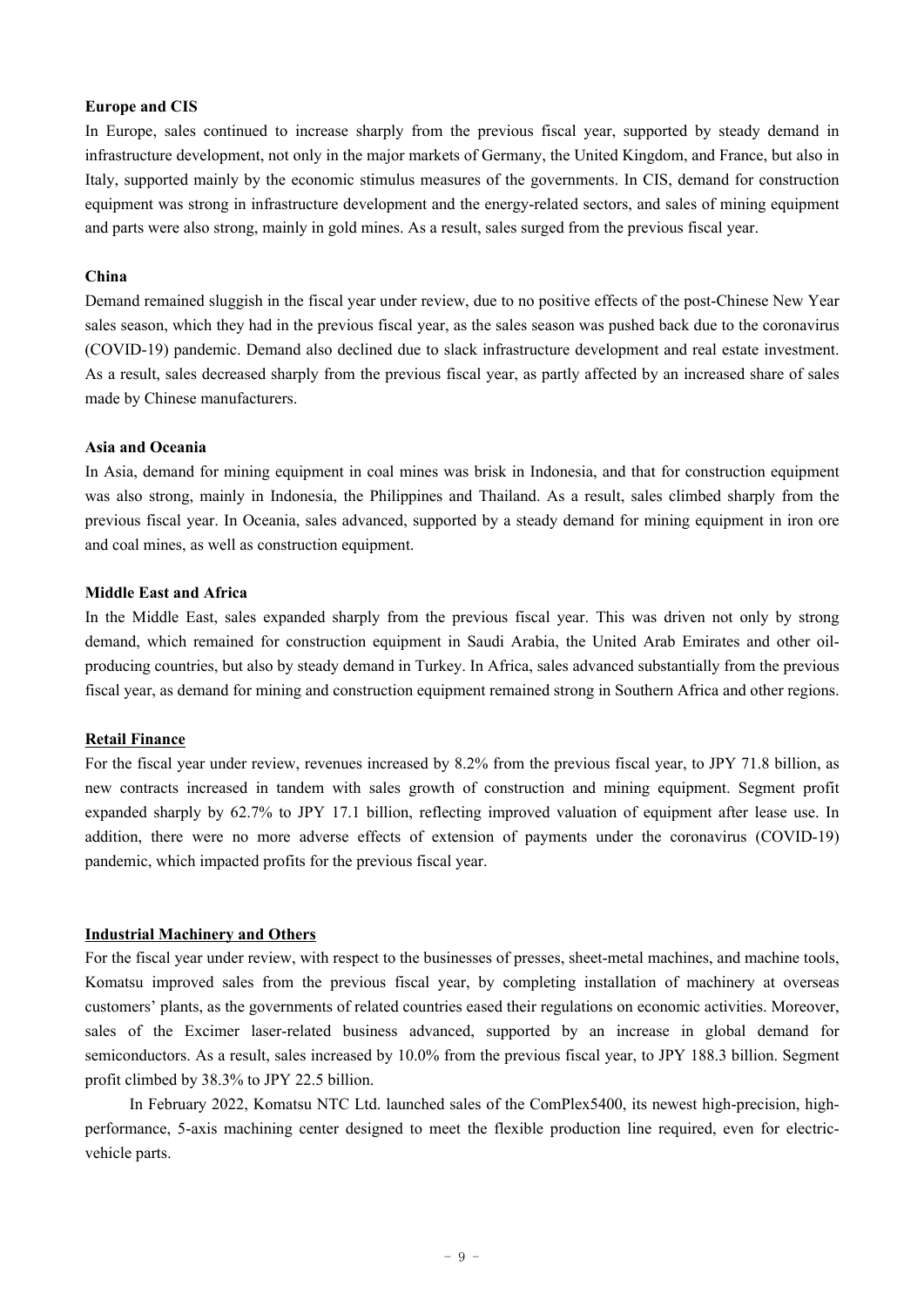#### **[Projections for the Fiscal Year Ending March 31, 2023]**

(From April 1, 2022 to March 31, 2023)

Komatsu embarked on the new three-year mid-term management plan, "DANTOTSU Value - *Together, to 'The Next' for sustainable growth*", in April this year. Under this management plan, Komatsu will strive to create new value in order to take steady steps forward to the next stage for the workplace of the future and pass on a sustainable future to the next generation. By upholding the three pillars of the growth strategy, 1) Accelerate growth by means of innovation, 2) Maximize earnings power, and 3) Enhance corporate resilience. Komatsu will continue to emphasize sustainability management in which it works for sustainable growth through a positive cycle for improvement of earnings and ESG resolutions, and build an operational structure that is resilient to demand changes.

 Concerning the consolidated business results for the fiscal year ending March 31, 2023, Komatsu projects an increase in both sales and profits.

 In the construction, mining and utility equipment business, Komatsu anticipates an increase in sales against the background of strong demand around the world, centering on North America and Asia, as well as the Japanese yen's depreciation. Demand in CIS and China is estimated to decline. With respect to segment profit, Komatsu also anticipates an increase, supported by the expected expansion of sales volume, improvement of selling prices, and the Japanese yen's depreciation, which will absorb the anticipated increase in prices of materials and logistics costs. As of today, it is impossible to predict any impacts, including supply chain confusion, in Russia due to the situation in Ukraine. Therefore, this projection is based on the assumption that Komatsu will sell products that are in local stock or already shipped there as of March 31, 2022.

 In the retail finance business, Komatsu anticipates a decrease in both sales and segment profit, mainly due to declined sales of used equipment after lease use and no more benefits of improved valuation of equipment after lease use, which were recorded in the previous fiscal year.

 In the industrial machinery and others business, while the Excimer laser-related business for the semiconductor market is expected to increase sales, Komatsu projects a decline in both sales and segment profit due mainly to reduced sales of medium-sized and large presses to the automobile manufacturing industry.

 As preconditions for its projection, Komatsu is assuming the foreign exchange rates will be as follows: USD1=JPY 118.0, EUR1=JPY 129.0, and AUD1=JPY 88.0.

Notes: Markets as Positioned by Komatsu

 Traditional Markets: Japan, North America and Europe Strategic Markets: China, Latin America, Asia, Oceania, Africa, Middle East and CIS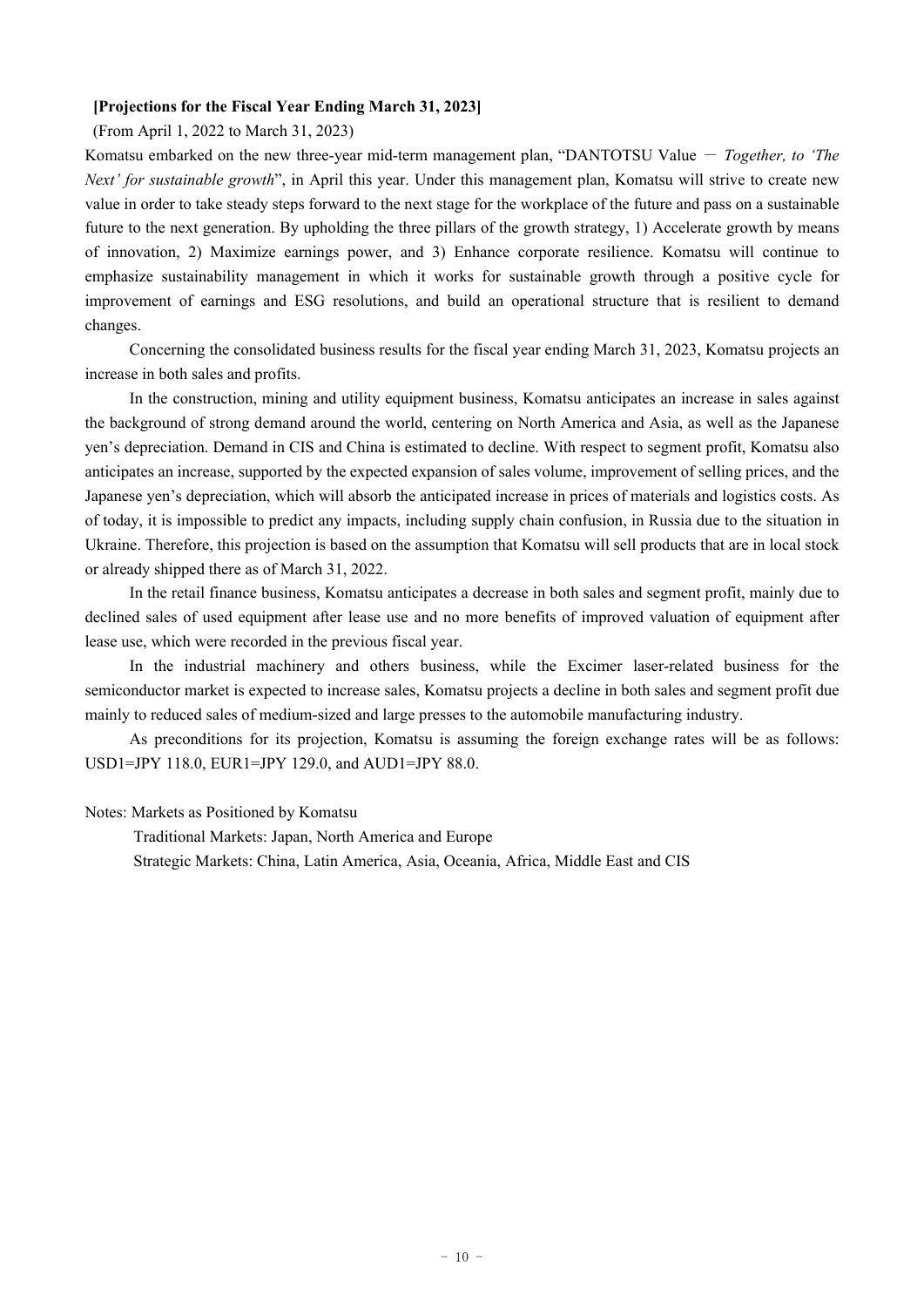# [Projections]

Millions of yen

|                                                                              | 2023<br><b>Projections</b><br><b>USD1=JPY118.0</b><br><b>EUR1=JPY129.0</b><br>$AUD1=JPY88.0$ | 2022<br>Results<br>$USD1 = JPY112.1$<br>EUR1=JPY130.4<br>$AUD1=JPY82.7$ | Changes<br>Increase<br>(Decrease) |
|------------------------------------------------------------------------------|----------------------------------------------------------------------------------------------|-------------------------------------------------------------------------|-----------------------------------|
|                                                                              | [A]                                                                                          | [B]                                                                     | $[(A-B)/B]$                       |
| Net sales                                                                    | 3,000,000                                                                                    | 2,802,323                                                               | 7.1%                              |
| Construction, Mining and Utility Equipment                                   | 2,779,000                                                                                    | 2,564,398                                                               | 8.4%                              |
| Retail Finance                                                               | 67,000                                                                                       | 71,862                                                                  | $(6.8\%)$                         |
| Industrial Machinery and Others                                              | 183,000                                                                                      | 188,368                                                                 | $(2.8\%)$                         |
| Elimination                                                                  | (29,000)                                                                                     | (22, 305)                                                               |                                   |
| Segment profit                                                               | 349,000                                                                                      | 315,536                                                                 | 10.6%                             |
| Construction, Mining and Utility Equipment                                   | 318,000                                                                                      | 275,768                                                                 | 15.3%                             |
| Retail Finance                                                               | 15,500                                                                                       | 17,199                                                                  | $(9.9\%)$                         |
| Industrial Machinery and Others                                              | 20,000                                                                                       | 22,595                                                                  | $(11.5\%)$                        |
| Corporate & elimination                                                      | (4,500)                                                                                      | (26)                                                                    |                                   |
| Operating income                                                             | 346,000                                                                                      | 317,015                                                                 | 9.1%                              |
| Income before income taxes and equity<br>in earnings of affiliated companies | 333,500                                                                                      | 324,568                                                                 | 2.8%                              |
| Net income attributable to Komatsu Ltd.                                      | 226,000                                                                                      | 224,927                                                                 | 0.5%                              |

 Note: Unless otherwise noted, all sales by segment in this report indicate the amounts before elimination of intersegment transactions.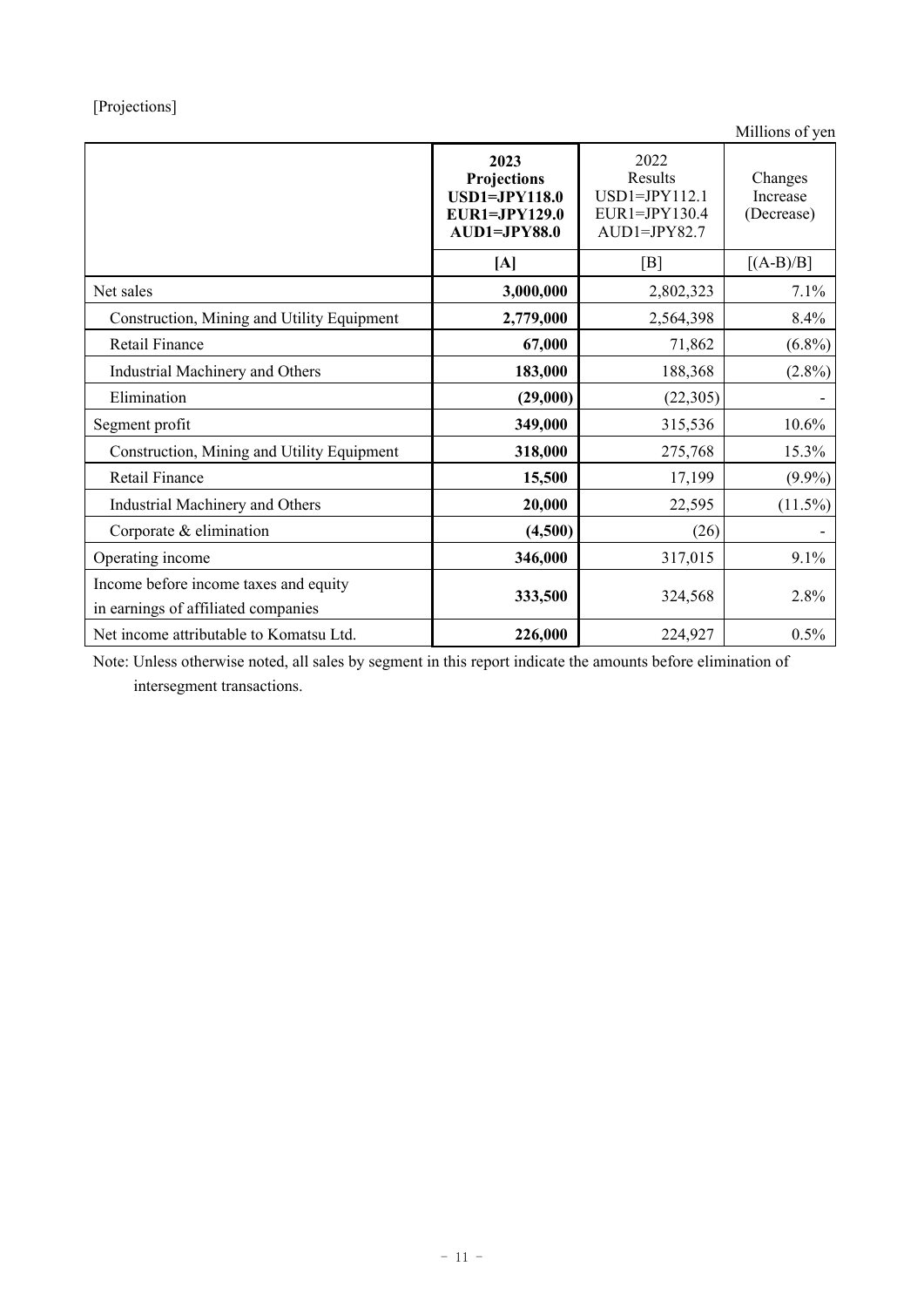#### **(2) Financial Conditions**

As of March 31, 2022, total assets increased by JPY 562.6 billion from the previous fiscal year-end, to JPY 4,347.5 billion, as mainly affected by the Japanese yen's depreciation against the U.S. dollar from the previous fiscal yearend and an increase in inventories. Interest-bearing debt increased by JPY 37.3 billion from the previous fiscal yearend, to JPY 947.3 billion. Komatsu Ltd. shareholders' equity increased by JPY 320.2 billion from the previous fiscal year-end, to JPY 2,232.5 billion. As a result, Komatsu Ltd. shareholders' equity ratio increased by 0.9 percentage points from the previous fiscal year-end, to 51.4%.

For the fiscal year under review, net cash provided by operating activities totaled JPY 300.9 billion, due to net income for the period, while trade notes and accounts receivable and inventories increased. This is a decrease of JPY 53.1 billion from the previous fiscal year. Net cash used in investing activities amounted to JPY 143.5 billion, a decrease of JPY 19.4 billion, mainly due to the purchase of fixed assets. Net cash used in financing activities amounted to JPY 93.8 billion, (as compared to JPY 199.6 billion used for the previous fiscal year), mainly due to the repayment of debt and payment of cash dividends. After adding the effects of foreign exchange fluctuations to the total amount of each cash flow, as of March 31, 2022, cash and cash equivalents totaled JPY 315.3 billion, an increase of JPY 73.5 billion from the previous fiscal year-end.

[Trends of Financial Conditions Indicators]

(Fiscal years ended March 31, 2022, 2021 and 2020)

|                                                                              | 2022 | 2021 | 2020 |
|------------------------------------------------------------------------------|------|------|------|
| Komatsu Ltd. shareholders' equity ratio (%)                                  | 51.4 | 50.5 | 48.: |
| Komatsu Ltd. shareholders' equity ratio at aggregate market<br>value $(\% )$ | 64.0 | 85.4 | 46.0 |
| Years of debt redemption                                                     | 3.1  | 2.6  | 3.4  |

Notes: 1) Komatsu Ltd. shareholders' equity ratio: Komatsu Ltd. shareholders' equity/Total assets

2) Komatsu Ltd. shareholders' equity ratio at aggregate market value: Aggregate market value of outstanding shares of common stock/Total assets

3) Years of debt redemption: Interest-bearing debt/Net cash provided by operating activities

# **(3) Basic Policy for Redistribution of Profits and Dividends for the Fiscal Year under Review and Next Fiscal Year**

Komatsu is building a sound financial position and enhancing its competitiveness in order to increase its sustainable corporate value. Concerning cash dividends, Komatsu has the policy of continuing stable payment of dividends after comprehensively considering consolidated business results and reviewing future investment plans, cash flows and the like. Specifically, Komatsu has the policy of maintaining a consolidated payout ratio of 40% or higher.

 As described earlier in this report, demand for both construction and mining equipment was strong around the worldwide, except for China, as adverse effects of the coronavirus (COVID-19) pandemic shrank from the previous fiscal year. As a result, both sales and profits for the year outperformed the projection of consolidated business results for the fiscal year ended March 31, 2022, which Komatsu announced on October 28, 2021.

 Concerning cash dividends for the fiscal year under review, after considering consolidated business results for the fiscal year under review and future business prospects under its dividend policy, the Company is planning to increase the year-end common stock dividend per share by JPY 16 from the earlier projection of JPY 40 per share. As a result, year-end cash dividend for the fiscal year under review should amount to JPY 56 per share. Annual cash dividends should total JPY 96 per share, including the interim cash dividend which has already been paid, and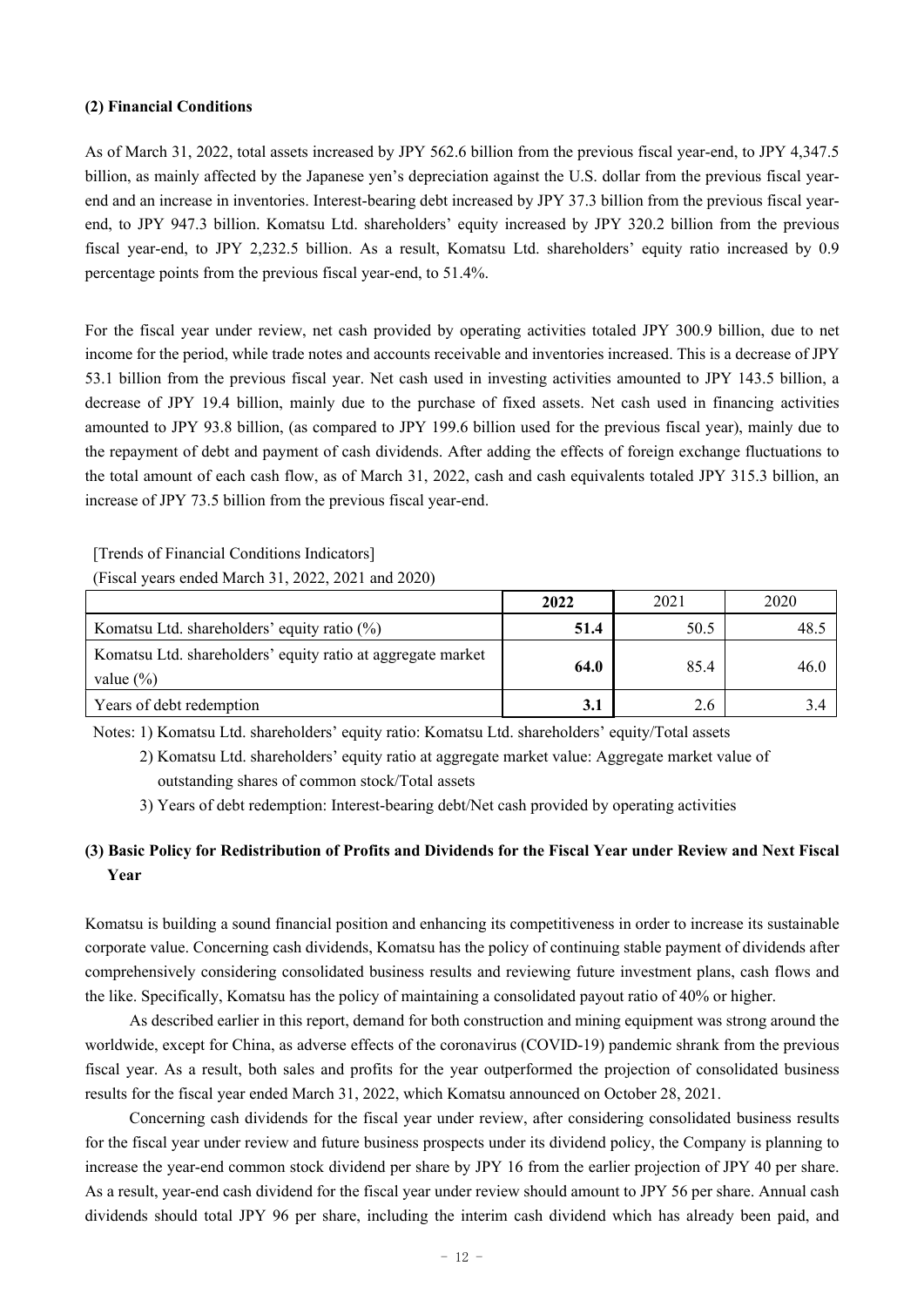which shows an increase of JPY 41 per share from the previous fiscal year, ended March 31, 2021. Accordingly, the consolidated payout ratio will translate into 40.3%. This dividend amount will be proposed to the 153rd ordinary general meeting of shareholders (scheduled for June 21, 2022).

 Regarding annual cash dividends for the fiscal year, ending March 31, 2023, the Company plans to pay JPY 96 per share, keeping the same amount from the fiscal year under review.

 Looking ahead to the Company's dividend policy for the fiscal year ending March 31, 2025 and onward, and based on the new three-year mid-term management plan, "DANTOTSU Value – *Together, to 'The Next' for sustainable growth*", the Company has no plans to change from the policy described above.

#### **Cautionary Statement**

The announcement set forth herein contains forward-looking statements which reflect management's current views with respect to certain future events, including expected financial position, operating results, and business strategies. These statements can be identified by the use of terms such as "will," "believes," "should," "projects" and similar terms and expressions that identify future events or expectations. Actual results may differ materially from those projected, and the events and results of such forward-looking assumptions cannot be assured.

Factors that may cause actual results to differ materially from those predicted by such forward-looking statements include, but are not limited to, unanticipated changes in demand for the Company's principal products, owing to changes in the economic conditions in the Company's principal markets; changes in exchange rates or the impact of increased competition; unanticipated cost or delays encountered in achieving the Company's objectives with respect to globalized product sourcing and new Information Technology tools; uncertainties as to the results of the Company's research and development efforts and its ability to access and protect certain intellectual property rights; and, the impact of regulatory changes and accounting principles and practices.

### **Basic Stance on Selection of Accounting Standards**

The Company has been preparing its consolidated financial statements in accordance with the U.S. GAAP since before the Japanese government enacted its "Ordinance on Terminology, Forms, and Preparation Methods of Consolidated Financial Statements", pursuant to the provisions of Article 193 of the Securities and Exchange Act of Japan.

 The Company is gathering information on trends in Japan and Overseas in relation to the International Financial Reporting Standards (IFRS).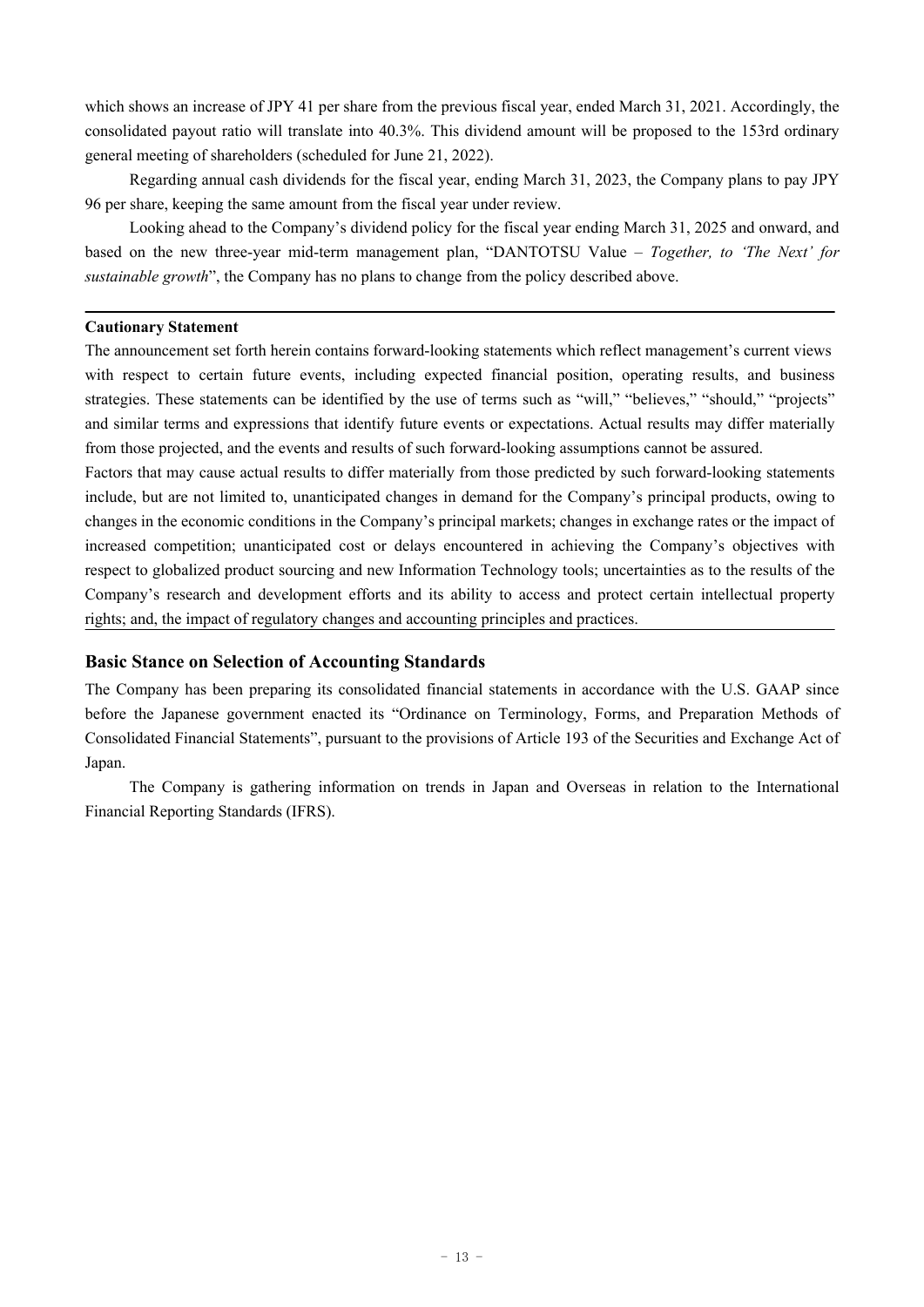# **Consolidated Financial Statements**

# **(1) Consolidated Balance Sheets**

# **Assets**

| Millions of yen                                                                   |                         |              |                      |                 |  |  |  |  |
|-----------------------------------------------------------------------------------|-------------------------|--------------|----------------------|-----------------|--|--|--|--|
|                                                                                   | As of March 31, 2022    |              | As of March 31, 2021 |                 |  |  |  |  |
|                                                                                   |                         | Ratio<br>(%) |                      | Ratio<br>$(\%)$ |  |  |  |  |
| <b>Current assets</b>                                                             |                         |              |                      |                 |  |  |  |  |
| Cash and cash equivalents                                                         | ¥<br>315,360            |              | ¥<br>241,803         |                 |  |  |  |  |
| Time deposits                                                                     | 1,310                   |              | 1,324                |                 |  |  |  |  |
| Trade notes and accounts receivable, net                                          | 954,580                 |              | 820,698              |                 |  |  |  |  |
| Inventories                                                                       | 988,011                 |              | 793,852              |                 |  |  |  |  |
| Other current assets                                                              | 162,020                 |              | 131,615              |                 |  |  |  |  |
| <b>Total current assets</b>                                                       | 2,421,281               | 55.7         | 1,989,292            | 52.6            |  |  |  |  |
| Long-term trade receivables, net                                                  | 501,868                 | 11.5         | 446,860              | 11.8            |  |  |  |  |
| <b>Investments</b>                                                                |                         |              |                      |                 |  |  |  |  |
| Investments in and advances to affiliated companies                               | 45,913                  |              | 39,286               |                 |  |  |  |  |
| Investment securities                                                             | 8,377                   |              | 8,236                |                 |  |  |  |  |
| Other                                                                             | 3,493                   |              | 2,511                |                 |  |  |  |  |
| <b>Total investments</b>                                                          | 57,783                  | 1.3          | 50,033               | 1.3             |  |  |  |  |
| Property, plant and equipment<br>- less accumulated depreciation and amortization | 819,749                 | 18.9         | 787,373              | 20.8            |  |  |  |  |
| Operating lease right-of-use assets                                               | 61,516                  | 1.4          | 57,930               | 1.5             |  |  |  |  |
| Goodwill                                                                          | 187,615                 | 4.3          | 170,687              | 4.5             |  |  |  |  |
| Other intangible assets<br>- less accumulated amortization                        | 169,003                 | 3.9          | 168,981              | 4.5             |  |  |  |  |
| Deferred income taxes and other assets                                            | 128,707                 | 3.0          | 113,685              | 3.0             |  |  |  |  |
| <b>Total</b>                                                                      | $\ddagger$<br>4,347,522 | 100.0        | ¥<br>3,784,841       | 100.0           |  |  |  |  |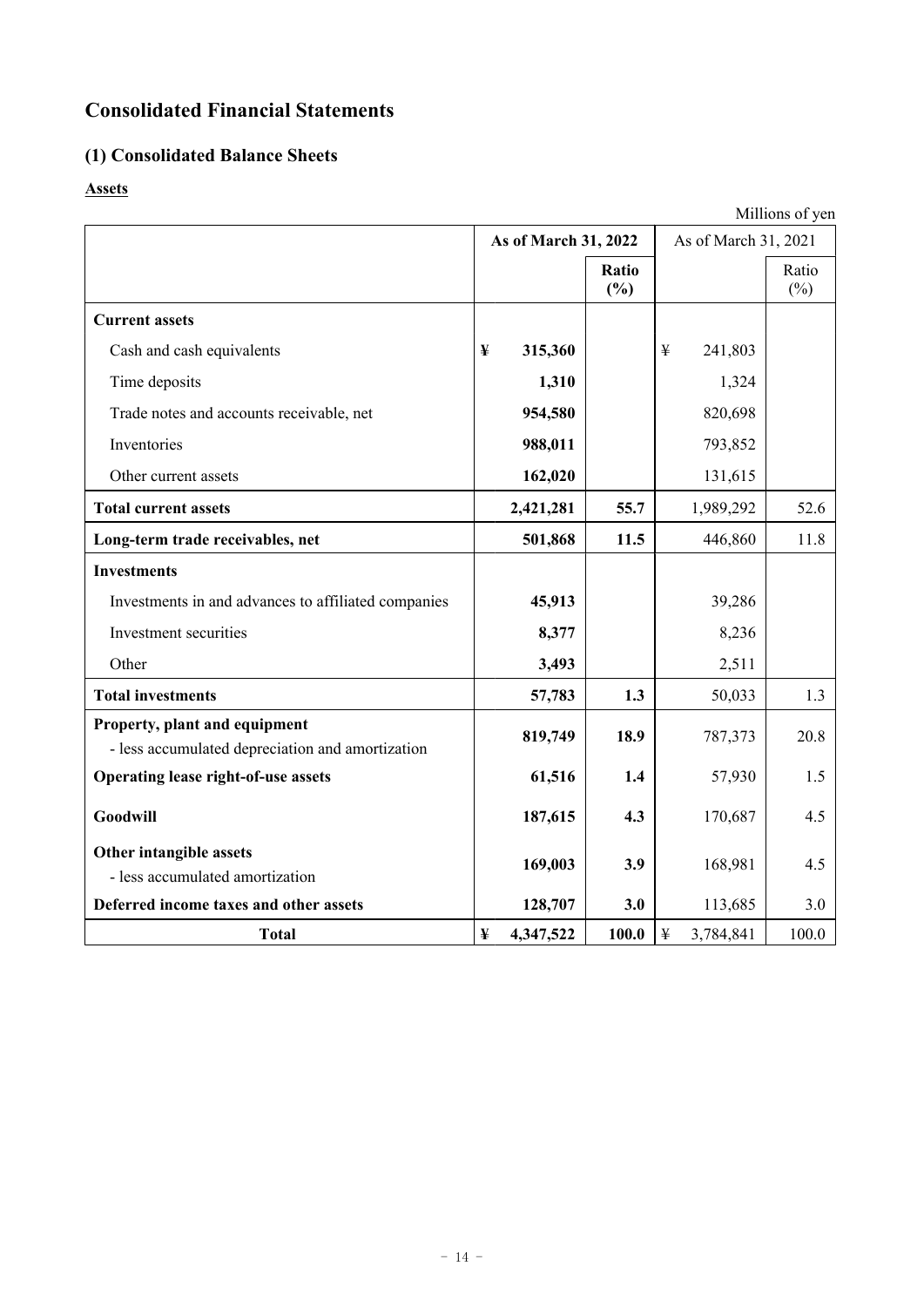# **Liabilities and Equity**

Millions of yen

|                                                | As of March 31, 2022 |              | As of March 31, 2021 |                 |
|------------------------------------------------|----------------------|--------------|----------------------|-----------------|
|                                                |                      | Ratio<br>(%) |                      | Ratio<br>$(\%)$ |
| <b>Current liabilities</b>                     |                      |              |                      |                 |
| Short-term debt                                | 241,746<br>¥         |              | ¥<br>271,462         |                 |
| Current maturities of long-term debt           | 276,623              |              | 98,004               |                 |
| Trade notes, bills and accounts payable        | 338,974              |              | 258,316              |                 |
| Income taxes payable                           | 68,337               |              | 26,858               |                 |
| Current operating lease liabilities            | 16,981               |              | 15,882               |                 |
| Other current liabilities                      | 381,360              |              | 322,347              |                 |
| <b>Total current liabilities</b>               | 1,324,021            | 30.5         | 992,869              | 26.2            |
| <b>Long-term liabilities</b>                   |                      |              |                      |                 |
| Long-term debt                                 | 429,011              |              | 540,517              |                 |
| Liability for pension and retirement benefits  | 93,407               |              | 104,083              |                 |
| Long-term operating lease liabilities          | 43,458               |              | 39,982               |                 |
| Deferred income taxes and other liabilities    | 101,348              |              | 95,365               |                 |
| <b>Total long-term liabilities</b>             | 667,224              | 15.3         | 779,947              | 20.6            |
| <b>Total liabilities</b>                       | 1,991,245            | 45.8         | 1,772,816            | 46.8            |
| Komatsu Ltd. shareholders' equity              |                      |              |                      |                 |
| Common stock                                   | 69,393               |              | 69,037               |                 |
| Capital surplus                                | 139,572              |              | 135,835              |                 |
| Retained earnings:                             |                      |              |                      |                 |
| Appropriated for legal reserve                 | 47,903               |              | 47,378               |                 |
| Unappropriated                                 | 1,902,501            |              | 1,750,914            |                 |
| Accumulated other comprehensive income (loss)  | 122,414              |              | (42, 012)            |                 |
| Treasury stock                                 | (49, 272)            |              | (48, 855)            |                 |
| <b>Total Komatsu Ltd. shareholders' equity</b> | 2,232,511            | 51.4         | 1,912,297            | 50.5            |
| <b>Noncontrolling interests</b>                | 123,766              | 2.8          | 99,728               | 2.7             |
| <b>Total equity</b>                            | 2,356,277            | 54.2         | 2,012,025            | 53.2            |
| <b>Total</b>                                   | 4,347,522<br>¥       | 100.0        | 3,784,841<br>¥       | 100.0           |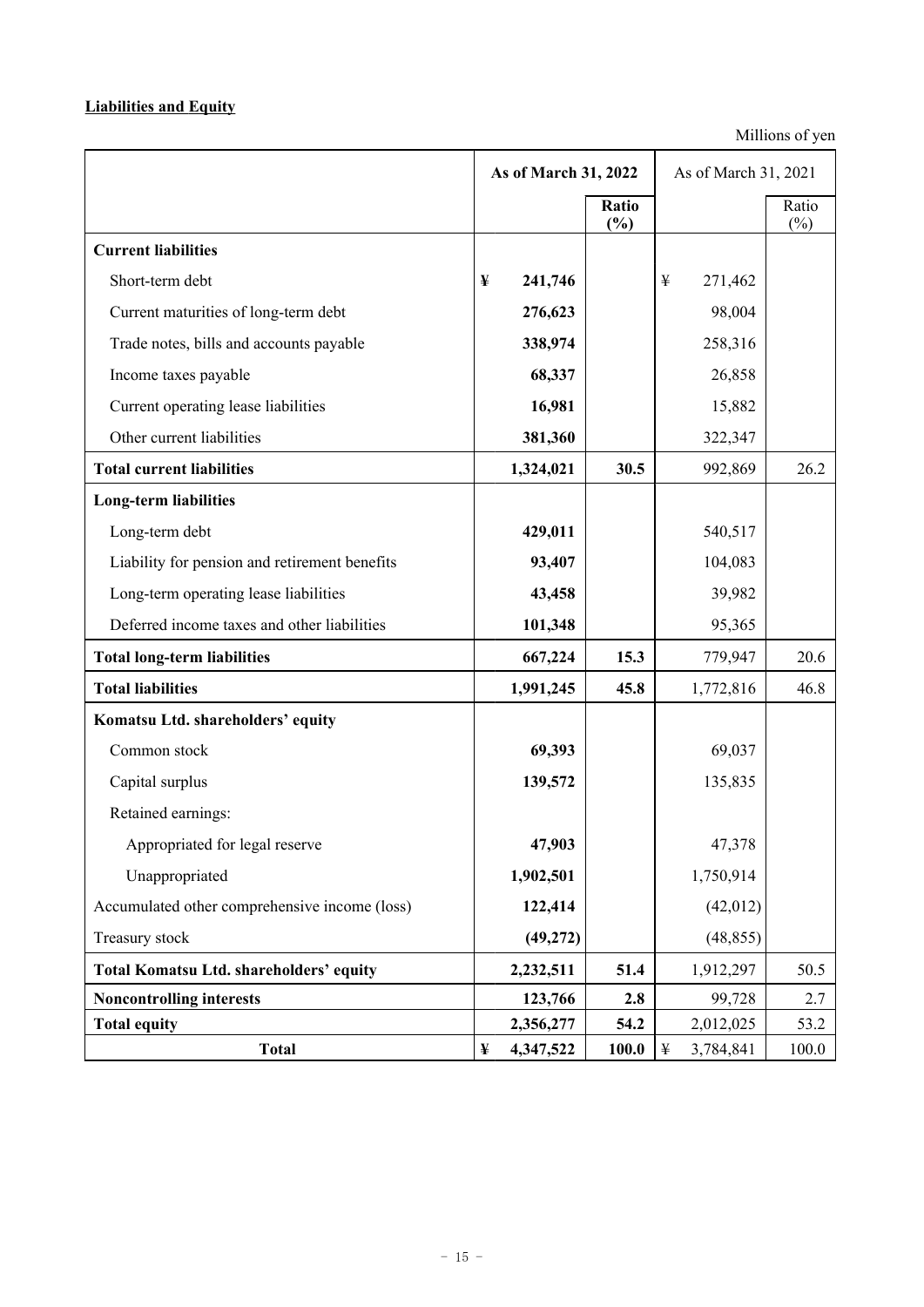# **(2) Consolidated Statements of Income and Consolidated Statements of Comprehensive Income**

# **(For the fiscal years ended March 31, 2022 and 2021)**

# **Consolidated Statements of Income**

|                                                                              |   |           |              |   |           | Millions of yen |
|------------------------------------------------------------------------------|---|-----------|--------------|---|-----------|-----------------|
|                                                                              |   | 2022      |              |   | 2021      |                 |
|                                                                              |   |           | Ratio<br>(%) |   |           | Ratio<br>$(\%)$ |
| Net sales                                                                    | ¥ | 2,802,323 | 100.0        | ¥ | 2,189,512 | 100.0           |
| Cost of sales                                                                |   | 2,022,747 | 72.2         |   | 1,608,457 | 73.5            |
| Selling, general and administrative expenses                                 |   | 464,040   | 16.6         |   | 408,716   | 18.7            |
| Impairment loss on long-lived assets                                         |   | 1,372     | 0.0          |   | 2,403     | 0.1             |
| Other operating income (expenses), net                                       |   | 2,851     | 0.1          |   | (2,608)   | (0.1)           |
| <b>Operating income</b>                                                      |   | 317,015   | 11.3         |   | 167,328   | 7.6             |
| Other income (expenses), net                                                 |   |           |              |   |           |                 |
| Interest and dividend income                                                 |   | 5,332     | 0.2          |   | 5,293     | 0.2             |
| Interest expense                                                             |   | (12, 222) | (0.4)        |   | (13,766)  | (0.6)           |
| Other, net                                                                   |   | 14,443    | 0.5          |   | 3,920     | 0.2             |
| Total other income (expenses), net                                           |   | 7,553     | 0.3          |   | (4, 553)  | (0.2)           |
| Income before income taxes and equity<br>in earnings of affiliated companies |   | 324,568   | 11.6         |   | 162,775   | 7.4             |
| <b>Income taxes</b>                                                          |   | 92,578    | 3.3          |   | 46,919    | 2.1             |
| Income before equity in earnings of affiliated<br>companies                  |   | 231,990   | 8.3          |   | 115,856   | 5.3             |
| Equity in earnings of affiliated companies                                   |   | 5,258     | 0.2          |   | 2,760     | 0.1             |
| Net income                                                                   |   | 237,248   | 8.5          |   | 118,616   | 5.4             |
| Less: Net income attributable to noncontrolling<br>interests                 |   | 12,321    | 0.4          |   | 12,379    | 0.6             |
| Net income attributable to Komatsu Ltd.                                      | ¥ | 224,927   | 8.0          | ¥ | 106,237   | 4.9             |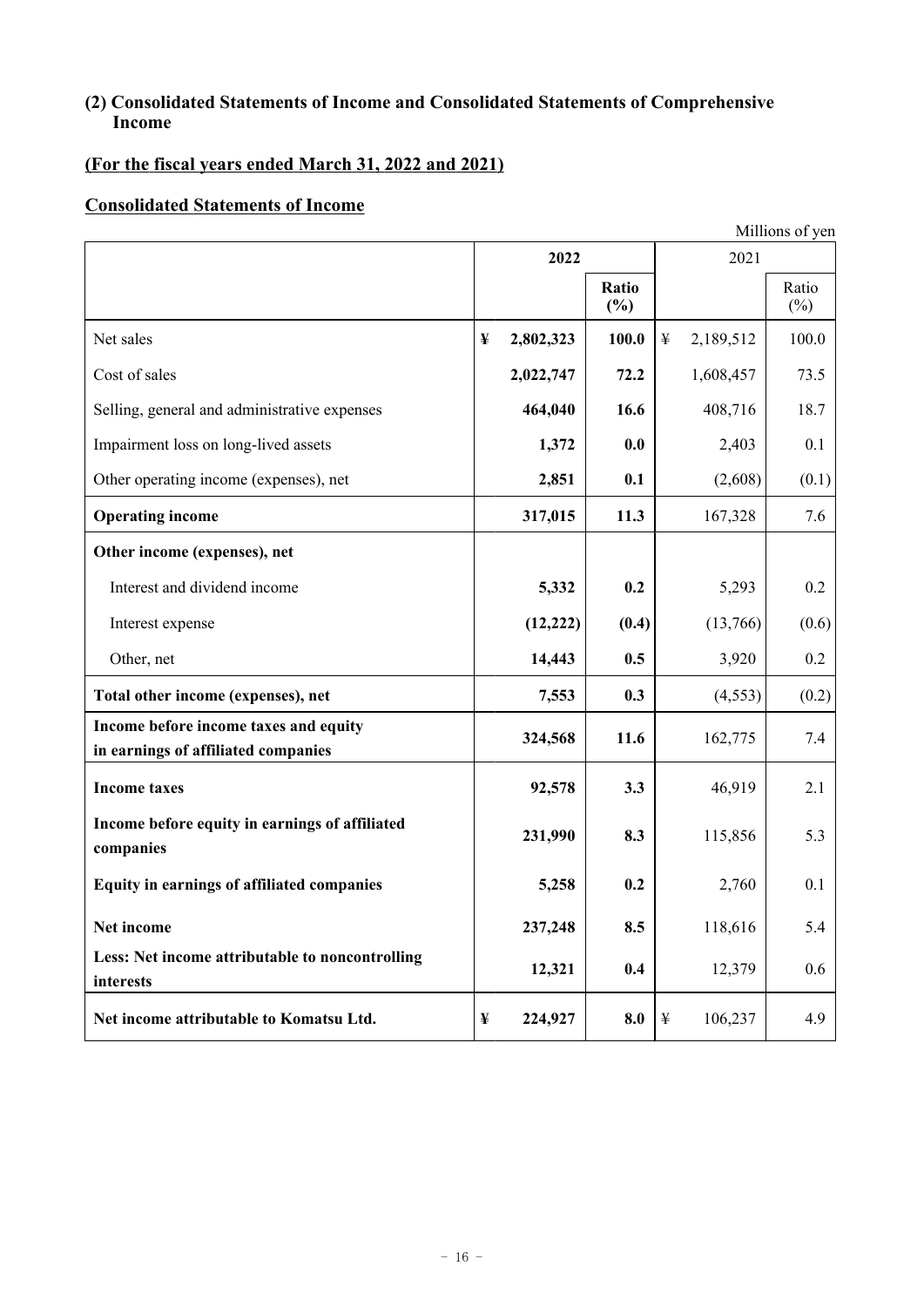# **Consolidated Statements of Comprehensive Income**

Millions of yen

|                                                                        | 2022         | 2021         |
|------------------------------------------------------------------------|--------------|--------------|
| Net income                                                             | ¥<br>237,248 | 118,616<br>¥ |
| Other comprehensive income (loss), for the period,                     |              |              |
| net of tax                                                             |              |              |
| Foreign currency translation adjustments                               | 165,147      | 105,466      |
| Pension liability adjustments                                          | 10,169       | (7,297)      |
| Net unrealized holding gains (losses) on derivative                    | (1, 126)     | (690)        |
| instruments                                                            |              |              |
| Total other comprehensive income (loss), for the<br>period, net of tax | 174,190      | 97,479       |
| <b>Comprehensive income</b>                                            | 411,438      | 216,095      |
| Less: Comprehensive income attributable to<br>noncontrolling interests | 22,961       | 21,543       |
| Comprehensive income attributable<br>to Komatsu Ltd.                   | ¥<br>388,477 | ¥<br>194,552 |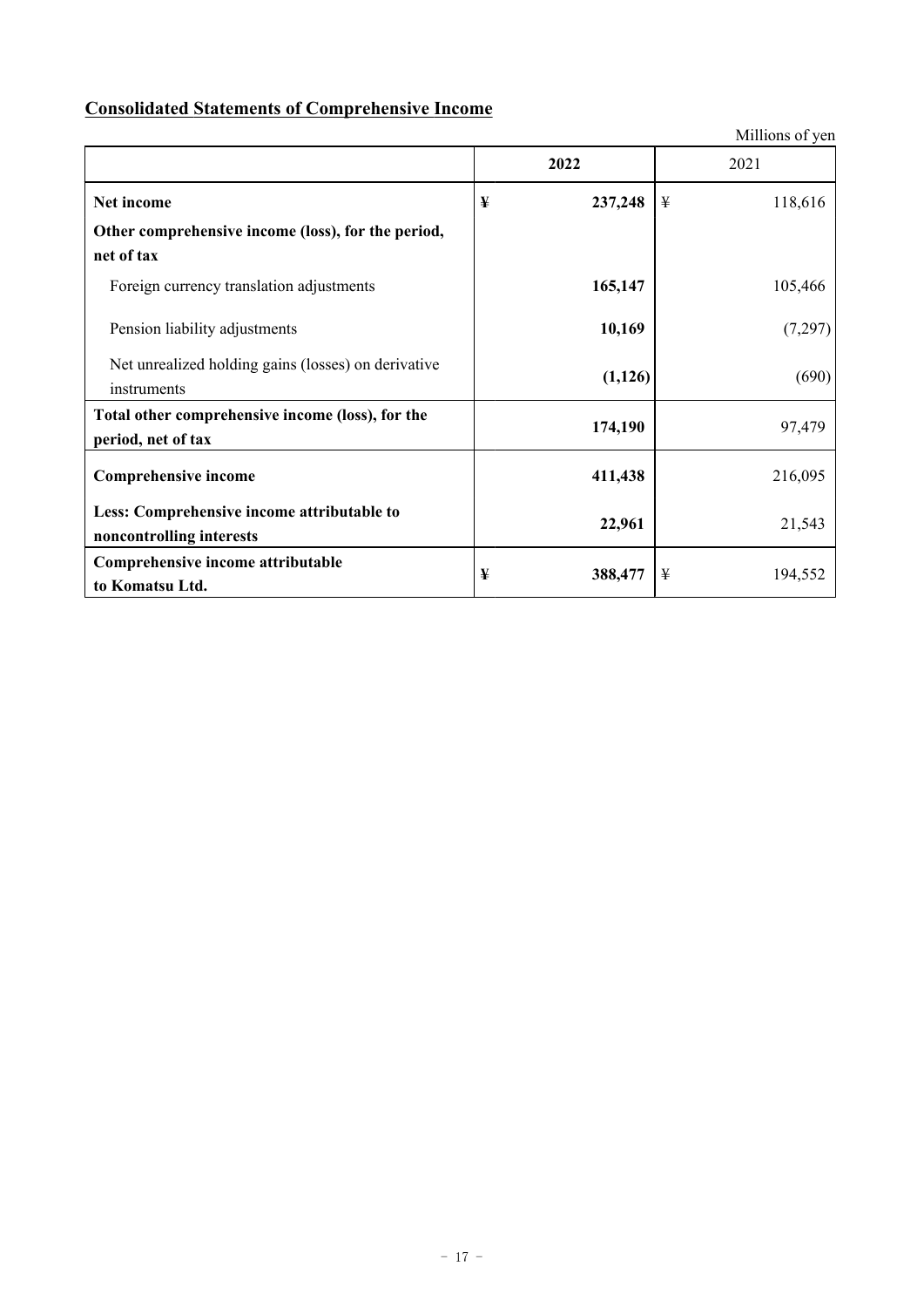# **(3) Consolidated Statements of Equity**

(For the fiscal year ended March 31, 2022)

|                                                                  |             |             |                                      |                       |                                        |          |                         |                             | Millions of yen             |
|------------------------------------------------------------------|-------------|-------------|--------------------------------------|-----------------------|----------------------------------------|----------|-------------------------|-----------------------------|-----------------------------|
|                                                                  | Common      | Capital     |                                      | Retained earnings     | Accumulated<br>other                   | Treasury | Total                   | Komatsu Ltd. Noncontrolling |                             |
|                                                                  | stock       | surplus     | Appropriated<br>for legal<br>reserve | Unappropriated        | comprehensive<br>income (loss)         | stock    | shareholders'<br>equity | interests                   | Total equity                |
| Balance at March 31, 2021                                        | 69,037<br>¥ | ¥ 135,835 ¥ |                                      | 47,378 \\ \ 1,750,914 | $(42,012)$ \\ended \frac{42,012}}<br>¥ |          | $(48,855)$ \[ 1,912,297 | 99,728<br>-l¥               | $\frac{1}{2}$ , 2, 012, 025 |
| Cash dividends                                                   |             |             |                                      | (72, 815)             |                                        |          | (72, 815)               | (5,983)                     | (78, 798)                   |
| Transfer to retained earnings<br>appropriated for legal reserve  |             |             | 525                                  | (525)                 |                                        |          |                         |                             |                             |
| Other changes                                                    |             | 3,637       |                                      |                       | 876                                    |          | 4,513                   | 7,060                       | 11,573                      |
| Net income                                                       |             |             |                                      | 224,927               |                                        |          | 224,927                 | 12,321                      | 237,248                     |
| Other comprehensive income<br>(loss), for the period, net of tax |             |             |                                      |                       | 163,550                                |          | 163,550                 | 10,640                      | 174,190                     |
| Issuance and exercise of stock<br>acquisition rights             |             | (298)       |                                      |                       |                                        |          | (298)                   |                             | (298)                       |
| Purchase of treasury stock                                       |             |             |                                      |                       |                                        | (670)    | (670)                   |                             | (670)                       |
| Sales of treasury stock                                          |             | 46          |                                      |                       |                                        | 253      | 299                     |                             | 299                         |
| Restricted stock compensation*                                   | 356         | 352         |                                      |                       |                                        |          | 708                     |                             | 708                         |
| Balance at March 31, 2022                                        | 69,393<br>¥ | ¥ 139,572   | 47,903<br>l¥.                        | ¥1,902,501            | 122,414                                | l¥       | $(49,272)$ \\ 2,232,511 | 123,766<br>Ι¥               | $\frac{1}{2}$ , 2,356,277   |

Note: \* Refer to "Net Income per Share" on page 24 for more details.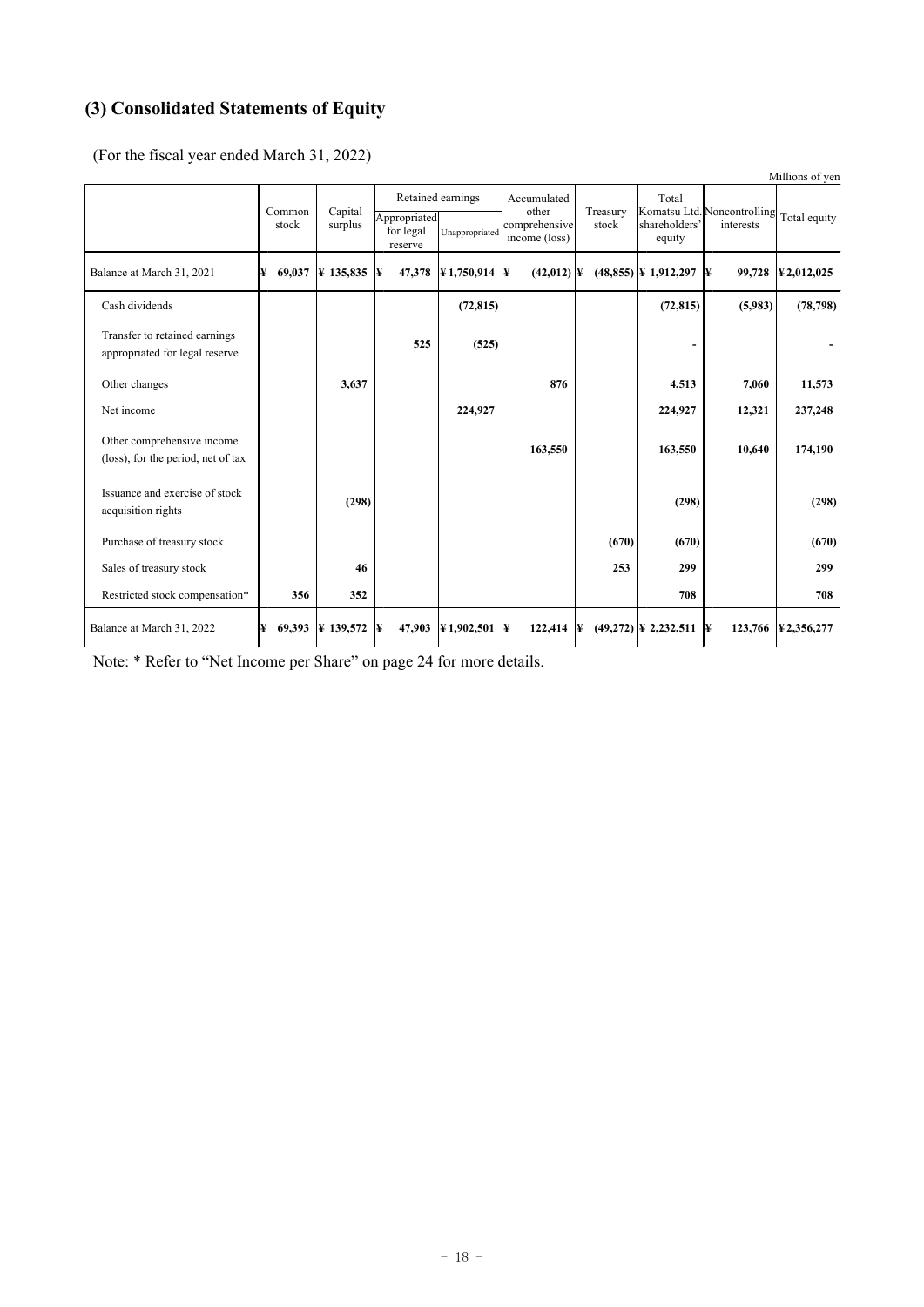# (For the fiscal year ended March 31, 2021)

|                                                                  |                 |                    |                                      |                                     |                                                        |                   |                                  |                                          | Millions of yen |
|------------------------------------------------------------------|-----------------|--------------------|--------------------------------------|-------------------------------------|--------------------------------------------------------|-------------------|----------------------------------|------------------------------------------|-----------------|
|                                                                  | Common<br>stock | Capital<br>surplus | Appropriated<br>for legal<br>reserve | Retained earnings<br>Unappropriated | Accumulated<br>other<br>comprehensive<br>income (loss) | Treasury<br>stock | Total<br>shareholders'<br>equity | Komatsu Ltd. Noncontrolling<br>interests | Total equity    |
| Balance at March 31, 2020                                        | 68.689<br>¥     | ¥ 136,459          | ¥<br>46.813                          | ¥1,699,477                          | $(130,666)$ \\epsil\frac{i}{\$}}<br>¥                  |                   |                                  | 84,619                                   | ¥1,856,225      |
| Cash dividends                                                   |                 |                    |                                      | (53, 878)                           |                                                        |                   | (53, 878)                        | (6,108)                                  | (59,986)        |
| Transfer to retained earnings<br>appropriated for legal reserve  |                 |                    | 565                                  | (565)                               |                                                        |                   |                                  |                                          |                 |
| Other changes                                                    |                 | (639)              |                                      | (357)                               | 339                                                    |                   | (657)                            | (326)                                    | (983)           |
| Net income                                                       |                 |                    |                                      | 106,237                             |                                                        |                   | 106,237                          | 12,379                                   | 118,616         |
| Other comprehensive income<br>(loss), for the period, net of tax |                 |                    |                                      |                                     | 88,315                                                 |                   | 88,315                           | 9,164                                    | 97,479          |
| Issuance and exercise of stock<br>acquisition rights             |                 | (405)              |                                      |                                     |                                                        |                   | (405)                            |                                          | (405)           |
| Purchase of treasury stock                                       |                 |                    |                                      |                                     |                                                        | (57)              | (57)                             |                                          | (57)            |
| Sales of treasury stock                                          |                 | 74                 |                                      |                                     |                                                        | 368               | 442                              |                                          | 442             |
| Restricted stock compensation*                                   | 348             | 346                |                                      |                                     |                                                        |                   | 694                              |                                          | 694             |
| Balance at March 31, 2021                                        | l¥.<br>69,037   | ¥ 135,835 ¥        | 47,378                               | $\frac{1}{2}$ 1,750,914             | $(42,012)$ ¥<br>¥                                      |                   | $(48,855)$ \[ 1,912,297          | 99,728<br><b>EX</b>                      | ¥2,012,025      |

Note: \* Refer to "Net Income per Share" on page 24 for more details.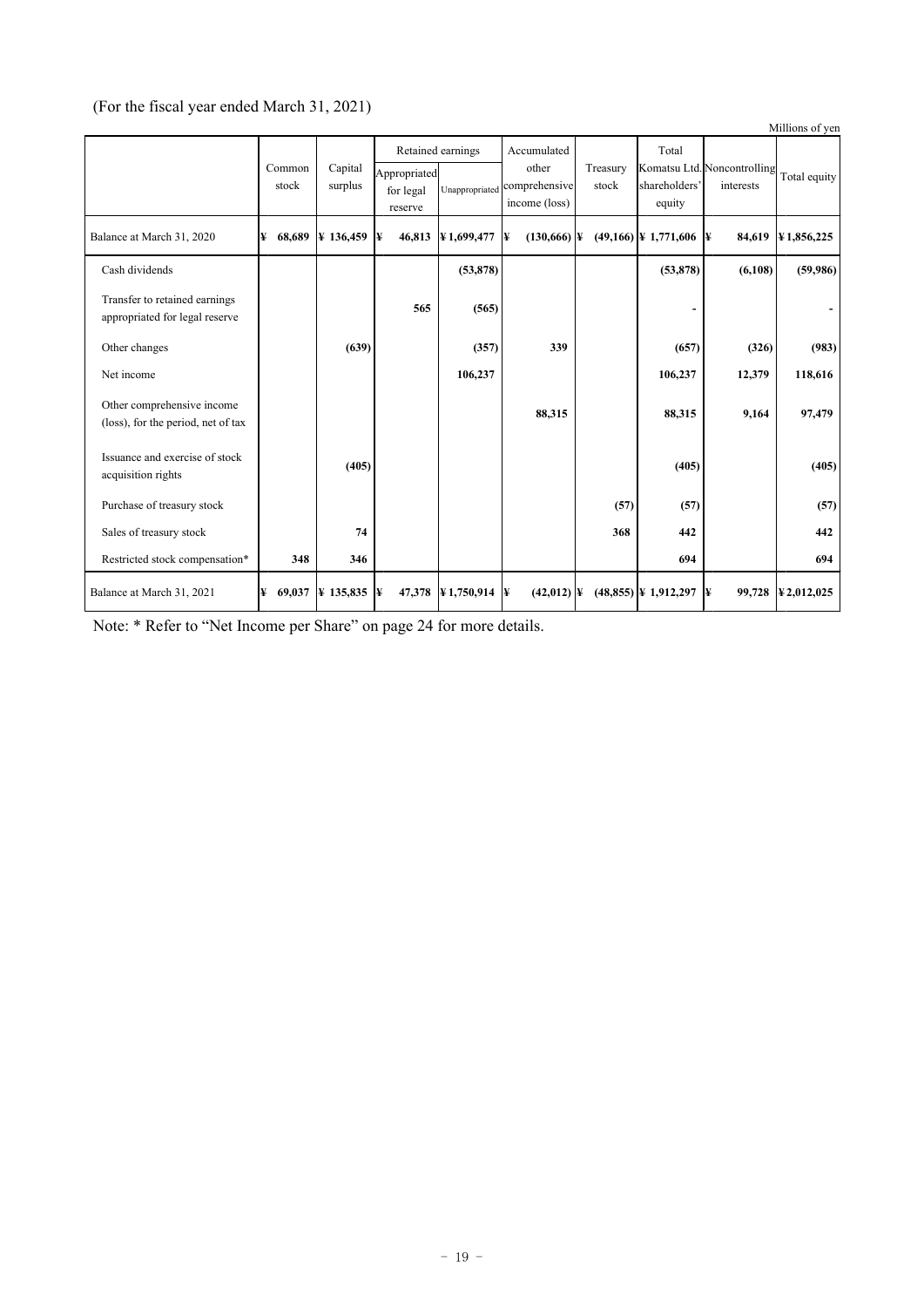# **(4) Consolidated Statements of Cash Flows**

(For the fiscal years ended March 31, 2022 and 2021)

|                                                                   |                         | Millions of yen |
|-------------------------------------------------------------------|-------------------------|-----------------|
|                                                                   | 2022                    | 2021            |
| <b>Operating activities</b>                                       |                         |                 |
| Net income                                                        | ¥<br>237,248            | 118,616<br>¥    |
| Adjustments to reconcile net income to net cash provided by (used |                         |                 |
| in) operating activities:                                         |                         |                 |
| Depreciation and amortization                                     | 136,346                 | 133,126         |
| Deferred income taxes                                             | (7,655)                 | (5,288)         |
| Impairment loss and net loss (gain) on valuation of investment    |                         |                 |
| securities                                                        | (737)                   | (47)            |
| Net loss (gain) on sale of fixed assets                           | (3,389)                 | (875)           |
| Loss on disposal of fixed assets                                  | 3,087                   | 2,921           |
| Impairment loss on long-lived assets                              | 1,372                   | 2,403           |
| Pension and retirement benefits, net                              | (5,230)                 | (148)           |
| Changes in assets and liabilities:                                |                         |                 |
| Decrease (increase) in trade receivables                          | (85, 436)               | (39,209)        |
| Decrease (increase) in inventories                                | (116, 558)              | 56,156          |
| Increase (decrease) in trade payables                             | 65,030                  | 30,483          |
| Increase (decrease) in income taxes payable                       | 40,796                  | 2,967           |
| Other, net                                                        | 36,096                  | 53,024          |
| Net cash provided by (used in) operating activities               | 300,970                 | 354,129         |
| <b>Investing activities</b>                                       |                         |                 |
| Capital expenditures                                              | (162, 956)              | (181, 548)      |
| Proceeds from sale of fixed assets                                | 21,927                  | 18,332          |
| Proceeds from sale of investment securities                       | 242                     | 22              |
| Purchases of investment securities                                | (686)                   | (772)           |
| Acquisition of subsidiaries and equity investees, net of cash     | (815)                   | (1,770)         |
| acquired                                                          |                         |                 |
| Other, net                                                        | (1, 281)                | 2,679           |
| Net cash provided by (used in) investing activities               | (143, 569)              | (163, 057)      |
| <b>Financing activities</b>                                       |                         |                 |
| Proceeds from debt issued (Original maturities greater than three | 443,468                 | 702,701         |
| months)                                                           |                         |                 |
| Payment on debt (Original maturities greater than three months)   | (482, 208)              | (725, 363)      |
| Short-term debt, net (Original maturities three months or less)   | 13,520                  | (114, 126)      |
| Dividends paid                                                    | (72, 815)               | (53, 878)       |
| Proceeds from issuance of subsidiary's shares                     | 30,440                  |                 |
| Acquisition of noncontrolling interests                           | (20,072)                | (2,601)         |
| Other, net                                                        | (6,201)                 | (6,400)         |
| Net cash provided by (used in) financing activities               | (93, 868)               | (199, 667)      |
| Effect of exchange rate change on cash and cash equivalents       | 10,024                  | 2,782           |
| Net increase (decrease) in cash and cash equivalents              | 73,557                  | (5, 813)        |
| Cash and cash equivalents, beginning of year                      | 241,803                 | 247,616         |
| Cash and cash equivalents, end of year                            | $\pmb{\Psi}$<br>315,360 | ¥<br>241,803    |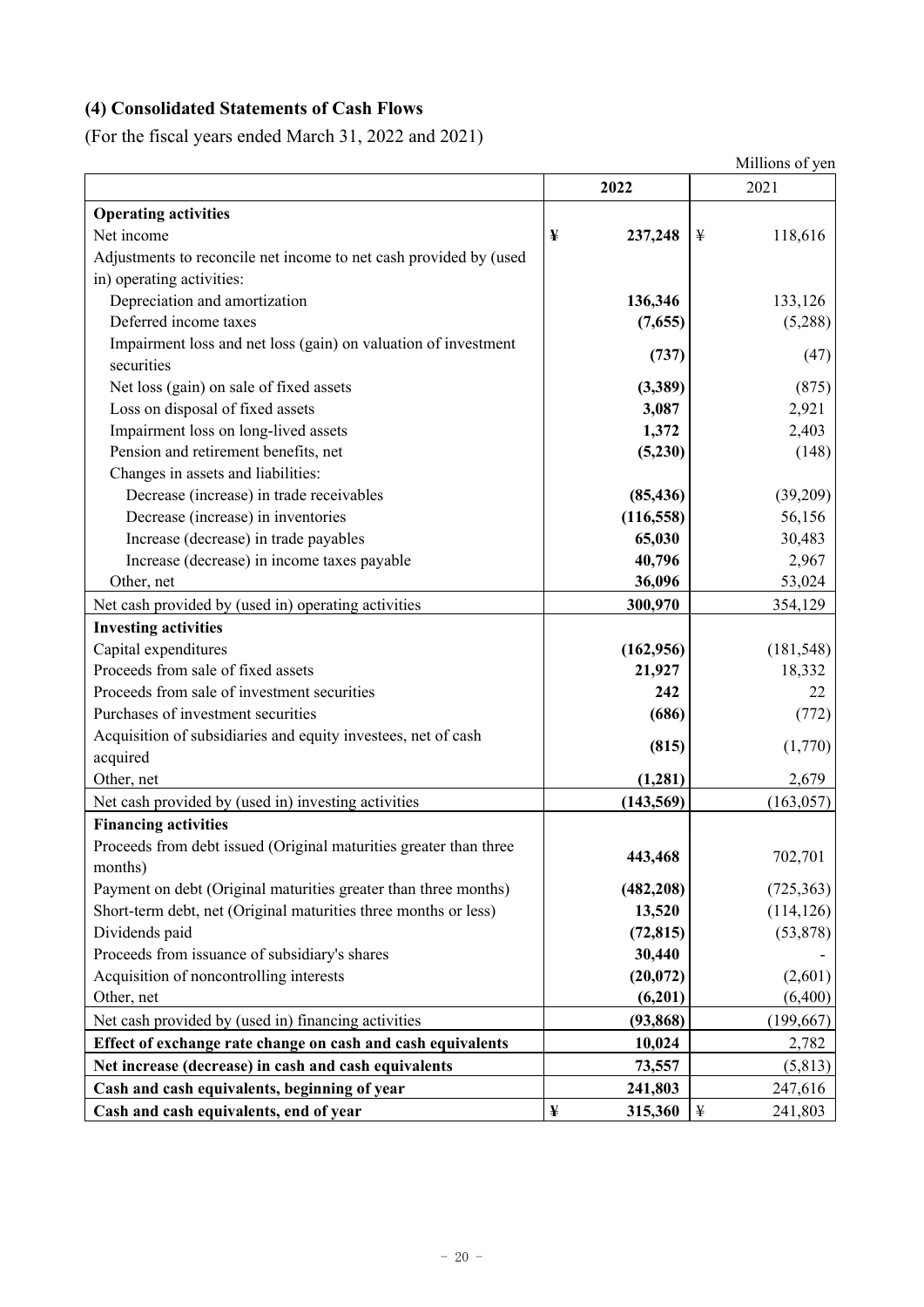# **(5) Note to the Going Concern Assumption**

None

# **(6) Basis of Consolidated Financial Statements**

- 1) Changes in important subsidiaries during the Year under Review: None
- 2) The number of consolidated subsidiaries and affiliated companies accounted for by the equity method Number of consolidated subsidiaries: 213 companies Number of affiliated companies accounted for by the equity method: 42 companies
- 3) Changes resulting from revisions in accounting standards, etc.: None
- 4) Changes in other matters except for 3) above: None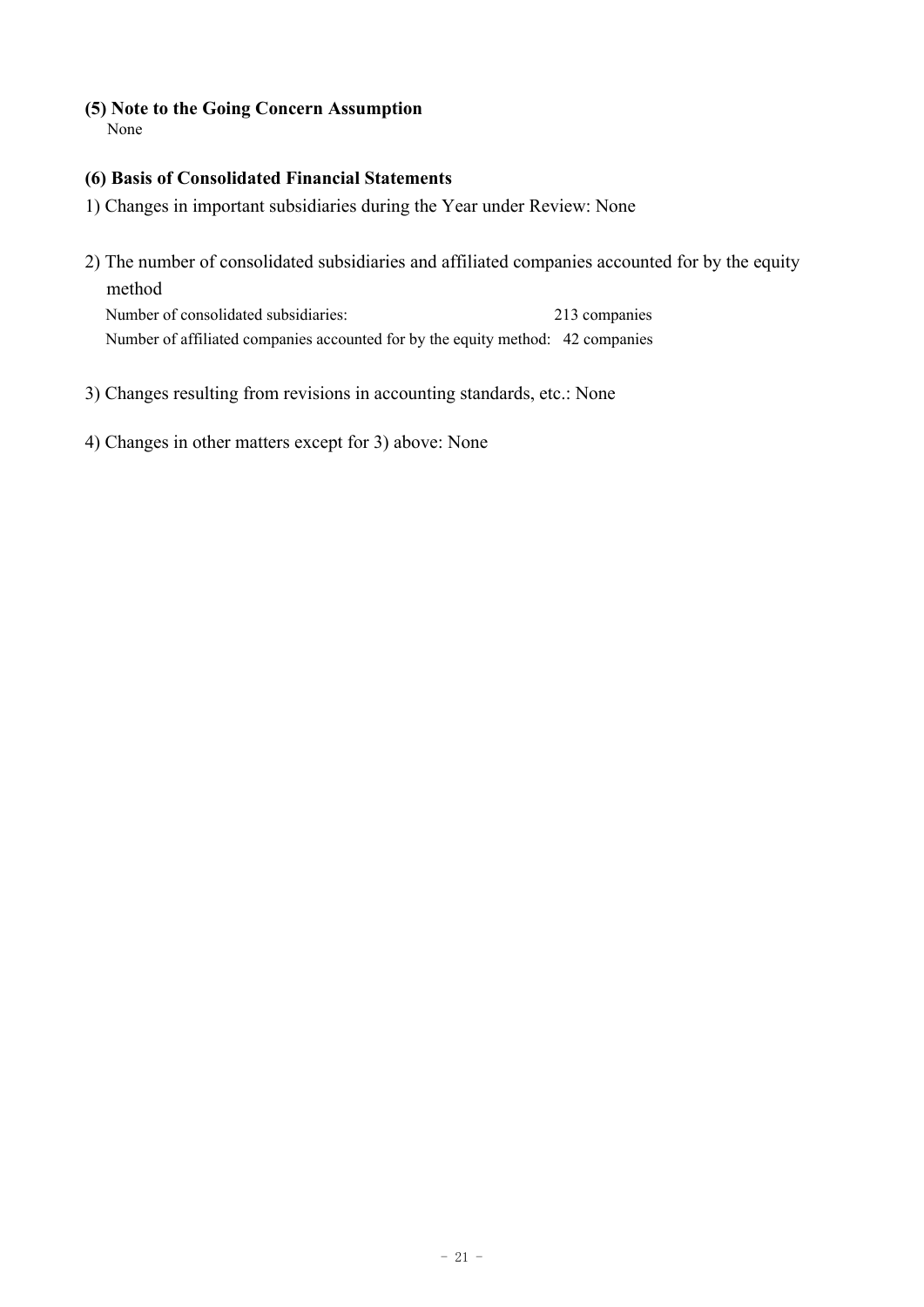### **(7) Notes to Consolidated Financial Statements**

# **1) Business Segment Information**

# **< Information by Operating Segment>**

**(For the fiscal year ended March 31, 2022)**

|                  |                                                     |                   |                                       |           |                              | Millions of yen |
|------------------|-----------------------------------------------------|-------------------|---------------------------------------|-----------|------------------------------|-----------------|
|                  | Construction,<br>Mining and<br>Utility<br>Equipment | Retail<br>Finance | Industrial<br>Machinery<br>and Others | Subtotal  | Corporate $&$<br>elimination | Total           |
| Net sales:       |                                                     |                   |                                       |           |                              |                 |
| <b>Customers</b> | 2,558,850                                           | 57,809            | 185,664                               | 2,802,323 |                              | 2,802,323       |
| Intersegment     | 5,548                                               | 14,053            | 2,704                                 | 22,305    | (22,305)                     |                 |
| Total            | 2,564,398                                           | 71,862            | 188,368                               | 2,824,628 | (22,305)                     | 2,802,323       |
| Segment profit   | 275,768                                             | 17,199            | 22,595                                | 315,562   | (26)                         | 315,536         |
| Assets           | 3,161,835                                           | 980,910           | 206,281                               | 4,349,026 | (1,504)                      | 4,347,522       |
| Depreciation     |                                                     |                   |                                       |           |                              |                 |
| and              | 101,702                                             | 25,590            | 5,964                                 | 133,256   |                              | 133,256         |
| Amortization     |                                                     |                   |                                       |           |                              |                 |
| Capital          | 115,371                                             | 27,559            | 4,832                                 | 147,762   |                              | 147,762         |
| investment       |                                                     |                   |                                       |           |                              |                 |

(For the fiscal year ended March 31, 2021)

|                                     |                                                     |                   |                                       |           |                              | Millions of yen |
|-------------------------------------|-----------------------------------------------------|-------------------|---------------------------------------|-----------|------------------------------|-----------------|
|                                     | Construction,<br>Mining and<br>Utility<br>Equipment | Retail<br>Finance | Industrial<br>Machinery<br>and Others | Subtotal  | Corporate $&$<br>elimination | Total           |
| Net sales:                          |                                                     |                   |                                       |           |                              |                 |
| Customers                           | 1,961,207                                           | 58,377            | 169,928                               | 2,189,512 |                              | 2,189,512       |
| Intersegment                        | 14,751                                              | 8,017             | 1,327                                 | 24,095    | (24,095)                     |                 |
| Total                               | 1,975,958                                           | 66,394            | 171,255                               | 2,213,607 | (24,095)                     | 2,189,512       |
| Segment profit                      | 143,788                                             | 10,574            | 16,342                                | 170,704   | 1,635                        | 172,339         |
| Assets                              | 2,689,427                                           | 887,125           | 201,810                               | 3,778,362 | 6,479                        | 3,784,841       |
| Depreciation<br>and<br>Amortization | 93,883                                              | 30,393            | 6,156                                 | 130,432   |                              | 130,432         |
| Capital<br>investment               | 117,059                                             | 41,722            | 4,393                                 | 163,174   | -                            | 163,174         |

Notes: 1) Business categories and principal products & services included in each operating segment are as follows:

### **a) Construction, Mining and Utility Equipment**

Excavating equipment, loading equipment, grading & roadbed preparation equipment, hauling equipment, forestry equipment, tunneling machines, underground mining equipment, recycling equipment, industrial vehicles, other equipment, engines & components, casting products, and logistics

### **b) Retail Finance**

Financing

### **c) Industrial Machinery and Others**

Metal forging & stamping presses, sheet-metal machines, machine tools, defense systems, temperature-control equipment, and optical machinery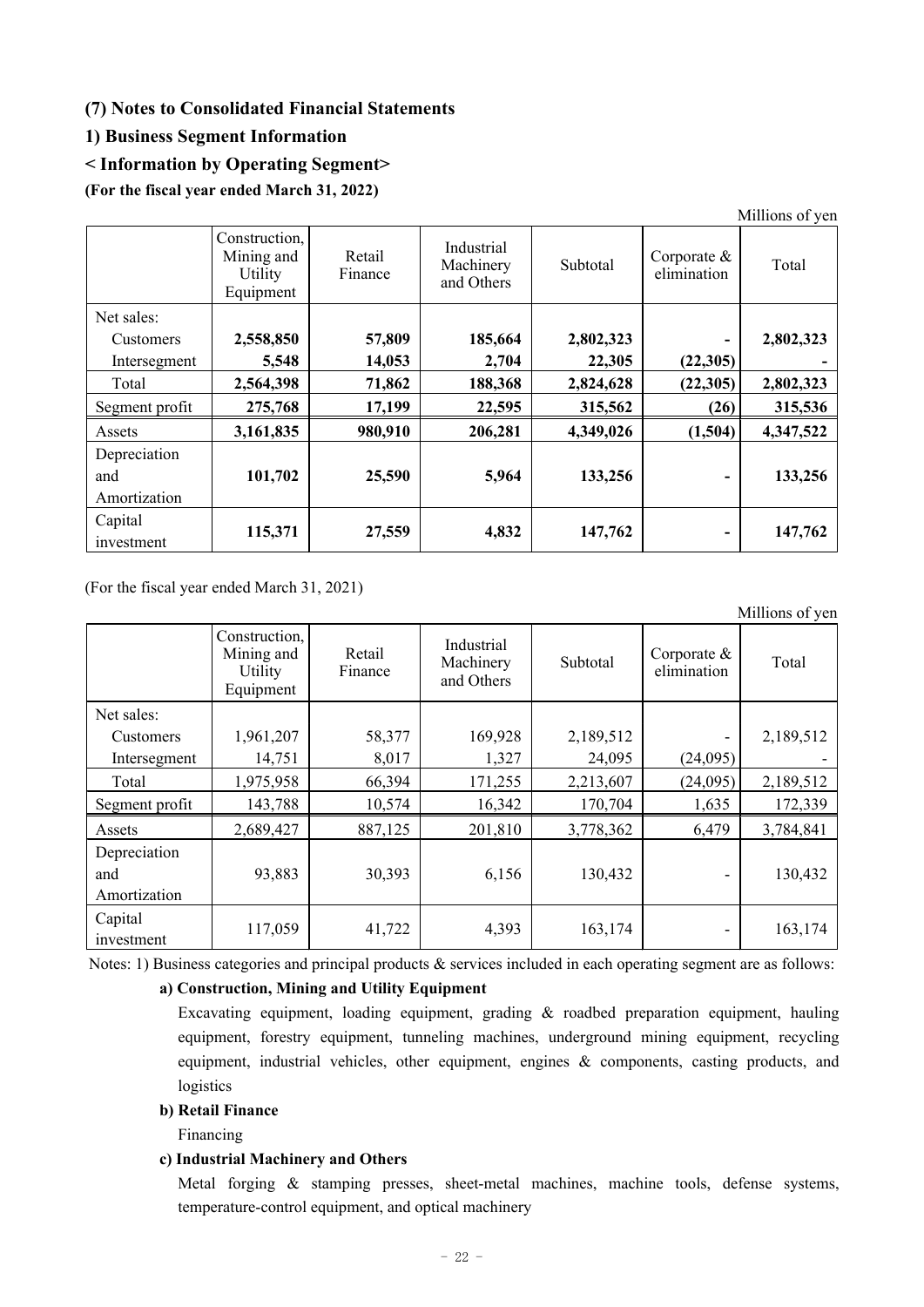2) Transfers between segments are made at estimated arm's-length prices.

# **< Geographic Information>**

Net sales determined by customer location were as follows:

# **(For the fiscal years ended March 31, 2022 and 2021)**

|      |         |           |                          |         |                       |                         | Millions of yen |
|------|---------|-----------|--------------------------|---------|-----------------------|-------------------------|-----------------|
|      | Japan   | Americas  | Europe $&$<br><b>CIS</b> | China   | Asia* $\&$<br>Oceania | Middle East<br>& Africa | Total           |
| 2022 | 389,085 | 1,051,882 | 440,827                  | 131,286 | 598,840               | 190,403                 | 2,802,323       |
| 2021 | 384,302 | 798,390   | 308,044                  | 169,598 | 406,035               | 123,143                 | 2,189,512       |

Note: \* Excluding Japan and China